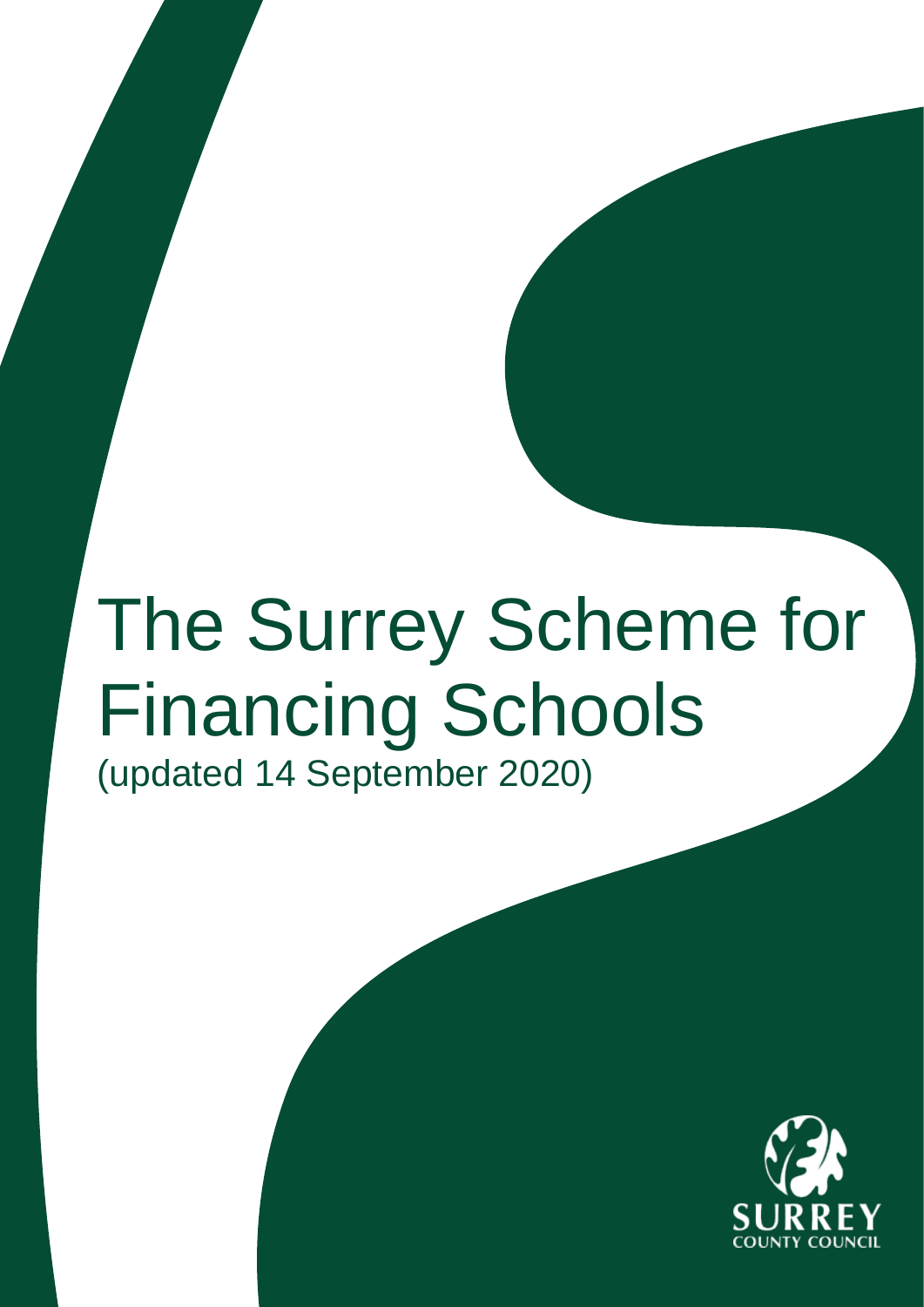# Sections 2.3, 4.9 and 10 have been changed since the previous update on 24 June 2019.<br>Sections 6 and 13 have been renumbered.

# **Table of Contents**

| 1.1  |  |
|------|--|
| 1.2  |  |
| 1.3  |  |
| 1.4  |  |
| 1.5  |  |
| 1.6  |  |
| 1.7  |  |
|      |  |
| 2.1. |  |
| 2.2  |  |
| 2.3  |  |
| 2.4  |  |
| 2.5  |  |
| 2.6  |  |
| 2.7  |  |
| 2.8  |  |
| 2.9  |  |
| 2.10 |  |
| 2.11 |  |
| 2.12 |  |
| 2.13 |  |
|      |  |
| 2.15 |  |
| 2.16 |  |
| 2.17 |  |
|      |  |
| 3.1  |  |
| 3.2  |  |
| 3.3  |  |
| 3.4  |  |
| 3.5  |  |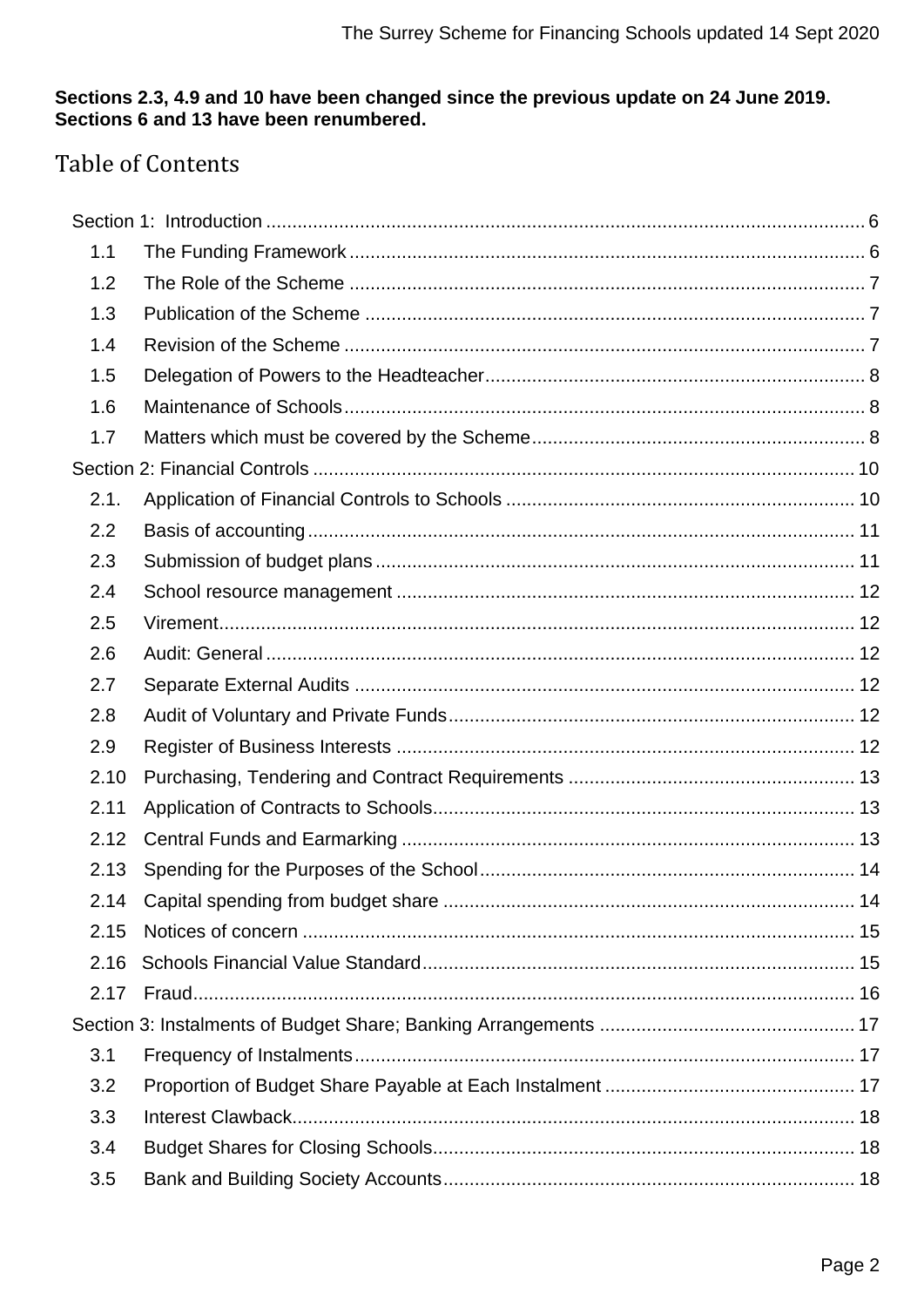| 3.6  |                                                                                                |            |
|------|------------------------------------------------------------------------------------------------|------------|
| 3.7  |                                                                                                |            |
|      | Section 4: The Treatment of Surpluses and Deficit Balances Arising in Relation to Budget Share |            |
| 4.1  |                                                                                                |            |
| 4.2  |                                                                                                |            |
| 4.3  |                                                                                                |            |
| 4.4  |                                                                                                |            |
| 4.5  |                                                                                                |            |
| 4.6  |                                                                                                |            |
| 4.7  |                                                                                                |            |
| 4.8  |                                                                                                |            |
| 4.9  |                                                                                                |            |
| 4.10 |                                                                                                |            |
|      |                                                                                                |            |
| 5.1  |                                                                                                |            |
| 5.2  |                                                                                                |            |
| 5.3  |                                                                                                |            |
| 5.4  |                                                                                                |            |
| 5.5  |                                                                                                |            |
| 5.6  |                                                                                                |            |
|      |                                                                                                |            |
| 6.1  |                                                                                                |            |
| 6.2  |                                                                                                |            |
| 6.3  |                                                                                                |            |
|      |                                                                                                |            |
| 7.1  |                                                                                                |            |
| 7.2  |                                                                                                |            |
|      |                                                                                                |            |
| 8.1  |                                                                                                |            |
| 8.2  | Timescales for the Provision of Services Bought Back from the Authority using Delegated        | Budgets 30 |
| 8.3  |                                                                                                |            |
| 8.4  |                                                                                                |            |
| 8.5  |                                                                                                |            |
|      |                                                                                                |            |
|      |                                                                                                |            |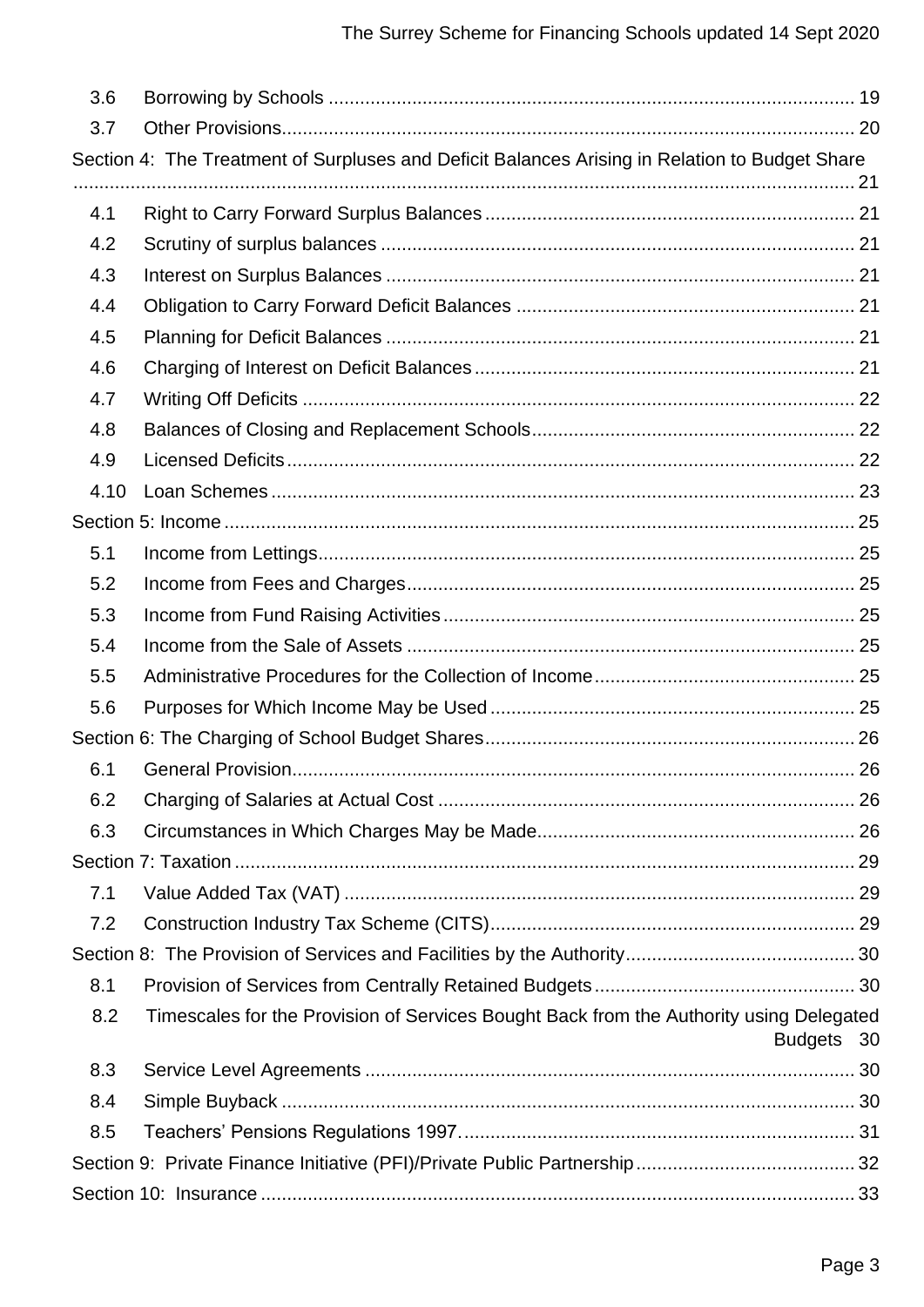| 10.1 |                                                                                        |    |
|------|----------------------------------------------------------------------------------------|----|
|      |                                                                                        |    |
| 11.1 |                                                                                        |    |
| 11.2 |                                                                                        |    |
| 11.3 |                                                                                        |    |
| 11.4 |                                                                                        |    |
| 11.5 |                                                                                        |    |
| 11.6 |                                                                                        |    |
| 11.7 |                                                                                        |    |
| 11.8 |                                                                                        |    |
| 11.9 |                                                                                        |    |
|      |                                                                                        |    |
|      |                                                                                        |    |
|      |                                                                                        |    |
|      |                                                                                        |    |
| 12.1 |                                                                                        |    |
| 12.2 |                                                                                        |    |
| 12.3 |                                                                                        |    |
| 12.4 |                                                                                        |    |
|      |                                                                                        |    |
| 13.1 | The Application of the Scheme for Financing Schools to the Community Facilities powers | 38 |
| 13.2 |                                                                                        |    |
| 13.3 |                                                                                        |    |
| 13.4 |                                                                                        |    |
| 13.5 |                                                                                        |    |
| 13.6 |                                                                                        |    |
| 13.7 |                                                                                        |    |
| 13.8 |                                                                                        |    |
| 13.9 |                                                                                        |    |
|      |                                                                                        |    |
|      |                                                                                        |    |
|      |                                                                                        |    |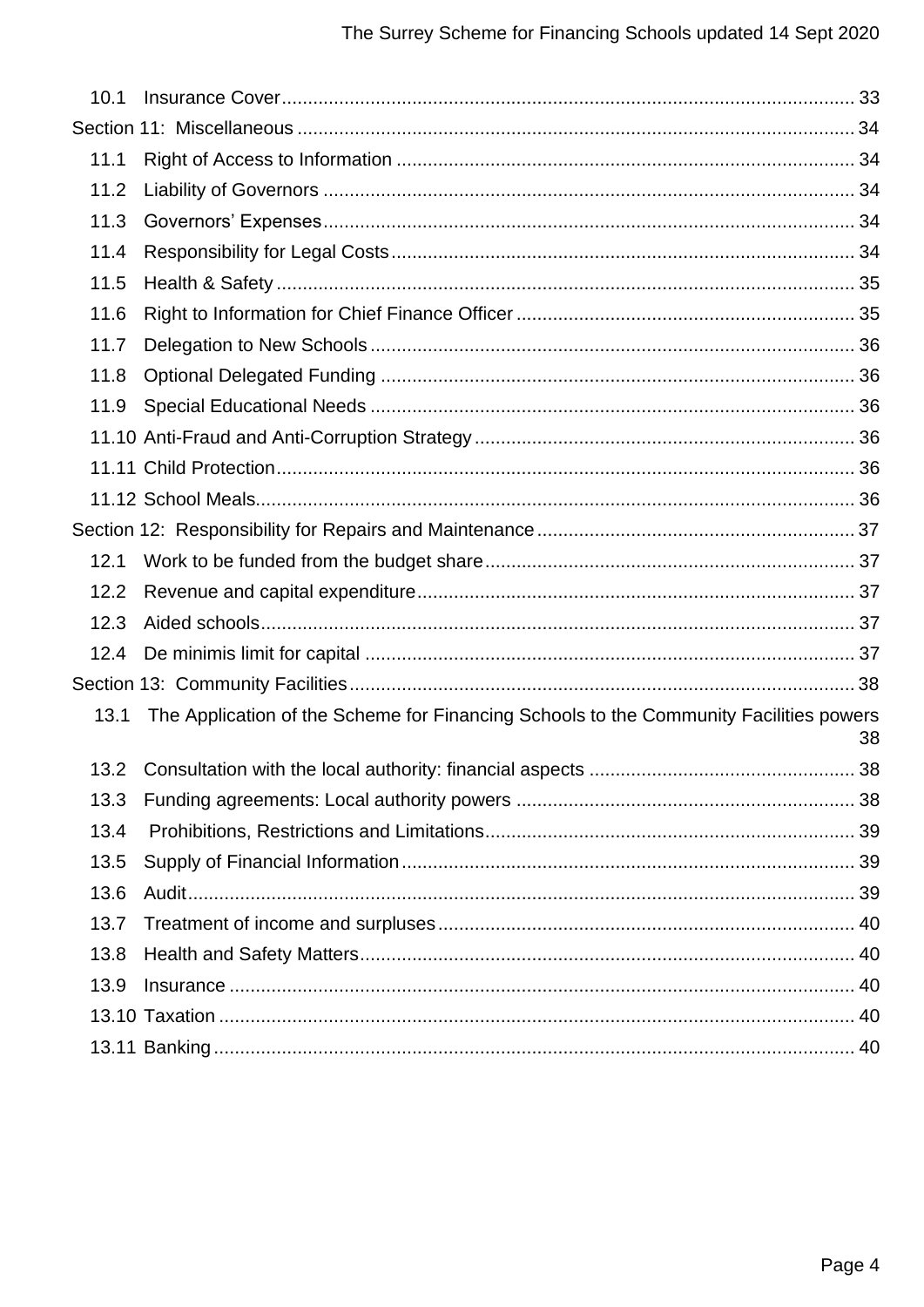# **Annexes (available in separate documents)**

- Annex A List of Schools Covered by the Scheme
- Annex B Responsibility for Repairs and Maintenance
- Annex C (deleted)
- Annex D Purchasing Rules and Guidelines
- Annex E Local Bank Accounts
- Annex F Approval of Licensed Deficits<br>Annex G Premature retirement and red
- Premature retirement and redundancy costs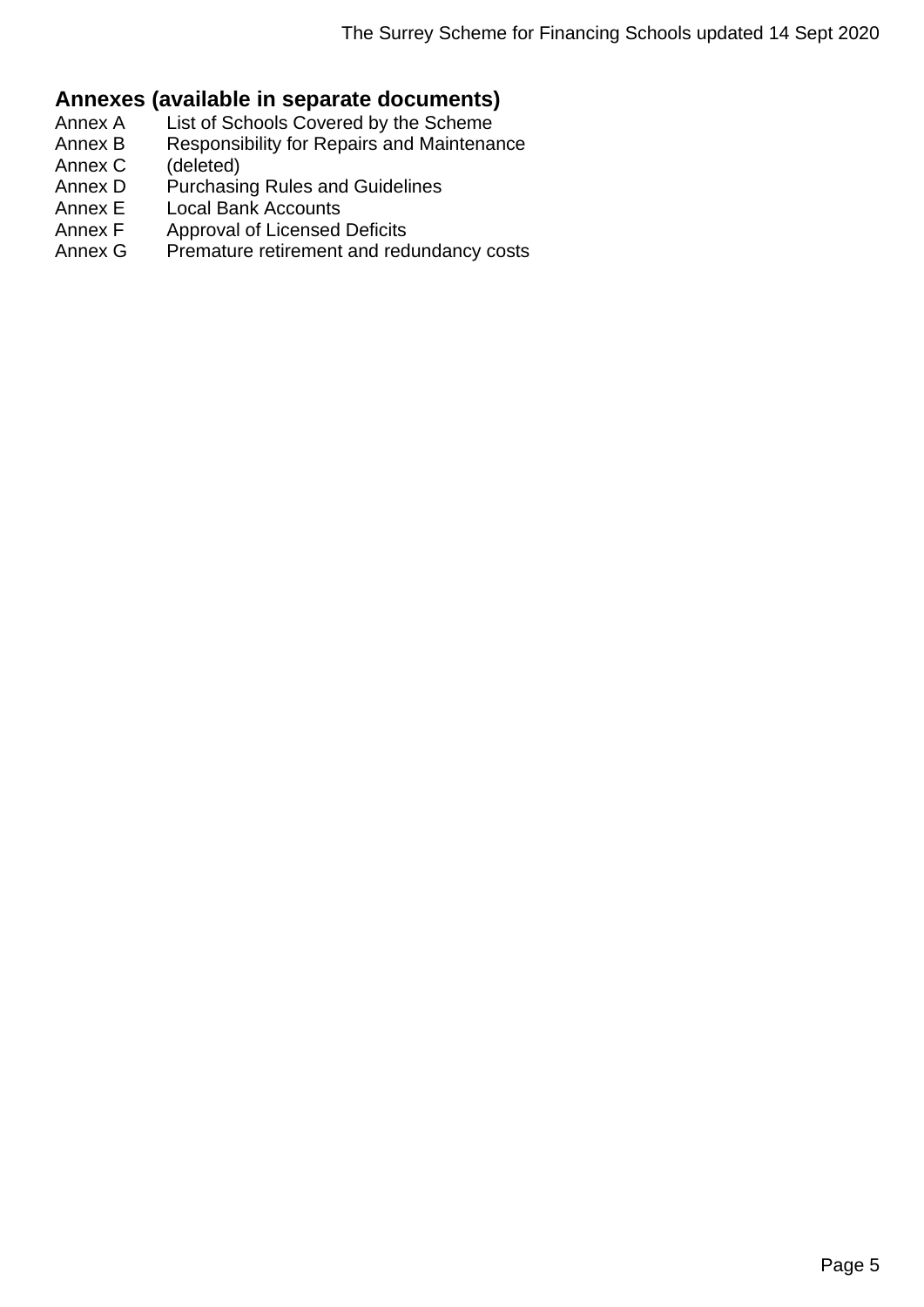# <span id="page-5-0"></span>**Section 1: Introduction**

# <span id="page-5-1"></span>**1.1 The Funding Framework**

Since 1990 the Local Authority has delegated funding to its schools in accordance with its Local Management of Schools scheme as approved by the Secretary of State. Under the terms of the School Standards and Framework Act 1998 (SSAF Act 1998), authorities were required to draw up a new scheme for the financing of schools which replaced the previous local management of schools scheme.

The funding framework which replaces Local Management of Schools is based on the legislative provisions in sections 45-53 of the School Standards and Framework Act 1998.

Under this legislation, local authorities determine for themselves the size of their Schools Budget and non schools education budget (formerly LEA budget) although at a minimum a local authority must appropriate its entire Dedicated Schools Grant to its Schools Budget. The categories of expenditure which fall within the two budgets are prescribed under regulations made by the Secretary of State, but included within the two, taken together, is all expenditure, direct and indirect, on an authority's maintained schools except for capital and certain miscellaneous items.

Local authorities may centrally retain funding in the Schools Budget for purposes defined in regulations made by the Secretary of State under section 45A of the Act. The amounts to be retained centrally are decided by the authority concerned, subject to any limits or conditions prescribed by the Secretary of State, including gaining the approval of their Schools Forum or of the Secretary of State in certain instances. The balance of the Schools Budget (SB) left after deduction of centrally retained funds is termed the Individual Schools Budget (ISB). Expenditure items in the non schools education budget must be retained centrally (although earmarked allocations may still be made to schools).

Local authorities must distribute the ISB amongst their maintained schools (and private nursery providers) using a formula which accords with regulations made by the Secretary of State, and which enables the calculation of the budget share for each maintained school. This budget share is then delegated to the governing body of the school concerned, unless the school is a new school which has not yet received a delegated budget, or the right to a delegated budget has been suspended in accordance with section.51 of the Act. The local authority's funding formula for mainstream schools is published annually on the School Finance webpages and the key features and units of resource are included in the budget notes and guidance which are sent annually to every Surrey maintained school.

The financial controls within which delegation works are set out in a scheme made by the authority in accordance with s.48 of the Act and approved by the Secretary of State. Since 16 March 2007, the right to approve revisions to the scheme has been delegated by the Secretary of State to the Surrey Schools Forum, subject to their compliance with statutory guidance issued by the Secretary of State. This document forms the required scheme for this local authority.

Subject to provisions of the scheme, governing bodies of schools may spend budget shares for the purpose of their school. They may also spend budget shares on any additional purposes prescribed by the Secretary of State in regulations made under section.50 of the Act. In particular, amounts spent by governing bodies on providing community facilities or services under section 27 of the Education Act 2002 may be treated as if they were amounts spent for the purposes of the school (section 50(3A) of the 1998 Act).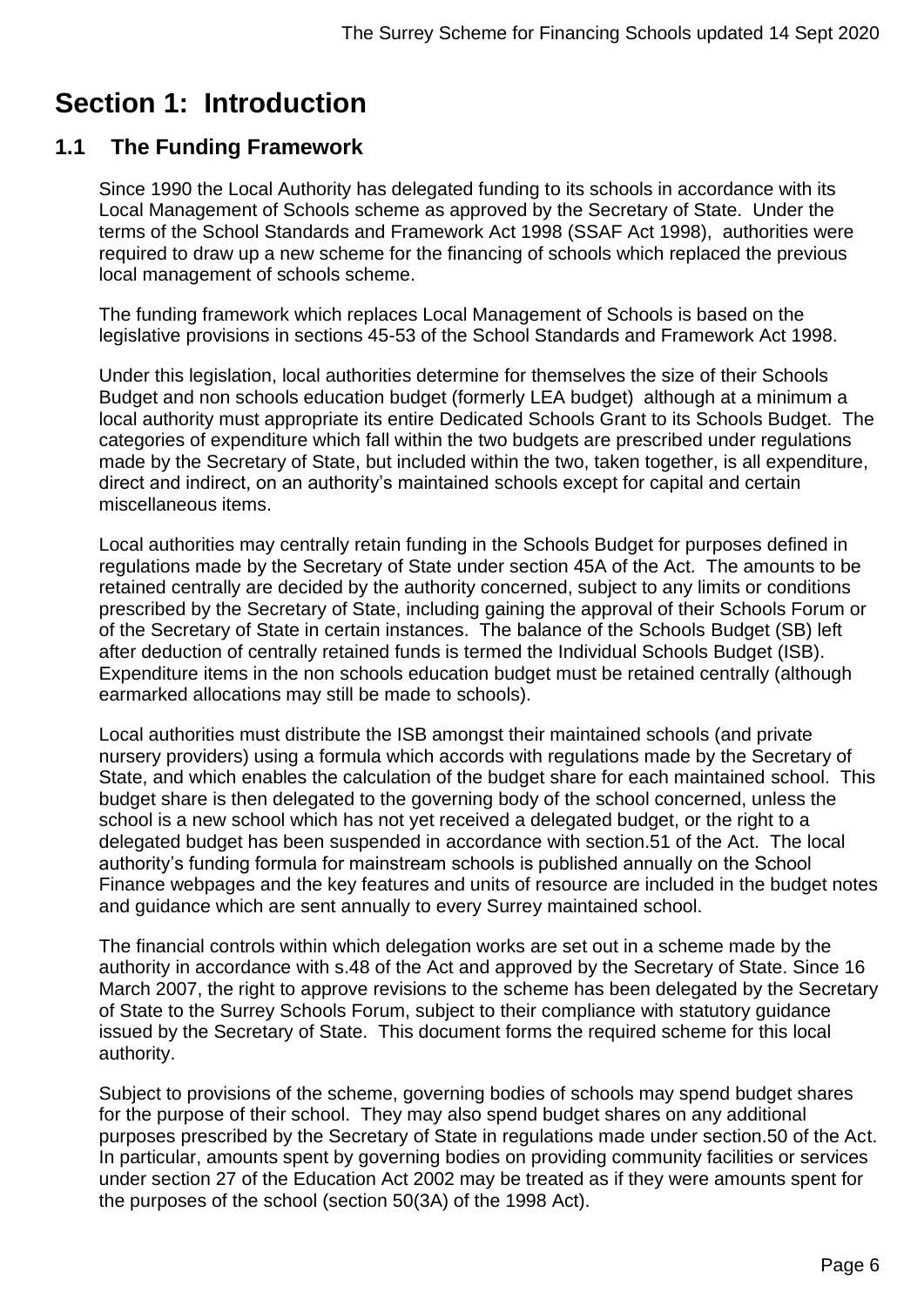An authority may suspend a school's right to a delegated budget if the provisions of the school financing scheme (or rules applied by the scheme) have been substantially or persistently breached, or if the budget share has not been managed satisfactorily. . A school's right to a delegated budget share may also be suspended for other reasons (section.17 of the 1998 Act)

The authority is obliged to publish each year a statement (the "section 251 budget statement") setting out details of its planned Schools Budget and non schools education budget, showing the amounts to be centrally retained and funding delegated to schools.

After each financial year the authority must publish a statement showing out-turn expenditure at central level and the final total individual schools budget.

The detailed publication requirements for financial statements are set out in directions issued annually by the Secretary of State, but the statements must be made available on a publicly accessible website. Final school balances are no longer published as part of the section 251 outturn statements but are published separately by the Department for Education (DfE) .

# <span id="page-6-0"></span>**1.2 The Role of the Scheme**

The scheme sets out the financial relationships between the Authority and the maintained schools which it funds. The scheme contains requirements related to financial management and associated issues which are binding on both the Authority and on schools.

#### **1.2.1 Application of the Scheme to the Authority and Maintained Schools**

The scheme applies to all community, voluntary, foundation, community special or foundation special schools (including Trust schools) maintained by the Authority, including nursery schools and pupil referral units It does not apply to Academies (because they are not maintained by the Authority).

Annex A contains a list of all schools covered by the scheme.

# <span id="page-6-1"></span>**1.3 Publication of the Scheme**

The current version of the Scheme is made available on the School Finance pages of the Surrey County Council website (under "learning" then "teachers and education staff" then "school finance" then "school financial management"). Schools will be advised, usually via the Schools Bulletin, of any changes to the Scheme. Schools without access to the Internet may ask for paper copies. Copies of older versions of the Scheme may be obtained from the Authority if required.

## <span id="page-6-2"></span>**1.4 Revision of the Scheme**

Any proposals for revision of the scheme must be the subject of consultation with the head teacher and governing body of every maintained school and will then require the approval of those members of the Schools Forum representing maintained schools.. The Forum may approve the changes or approve them subject to modifications. The Authority has the right to appeal to the Secretary of State if the Schools Forum refuses to approve a proposed revision to the Scheme, or if the Forum imposes modifications to the Authority's proposals which are unacceptable to the Authority.

Sometimes the Secretary of State makes directed revisions to authorities' Schemes, following consultation*.* Such revisions become part of the scheme from the date of the direction. The authority will notify maintained schools of these directed changes as soon as possible.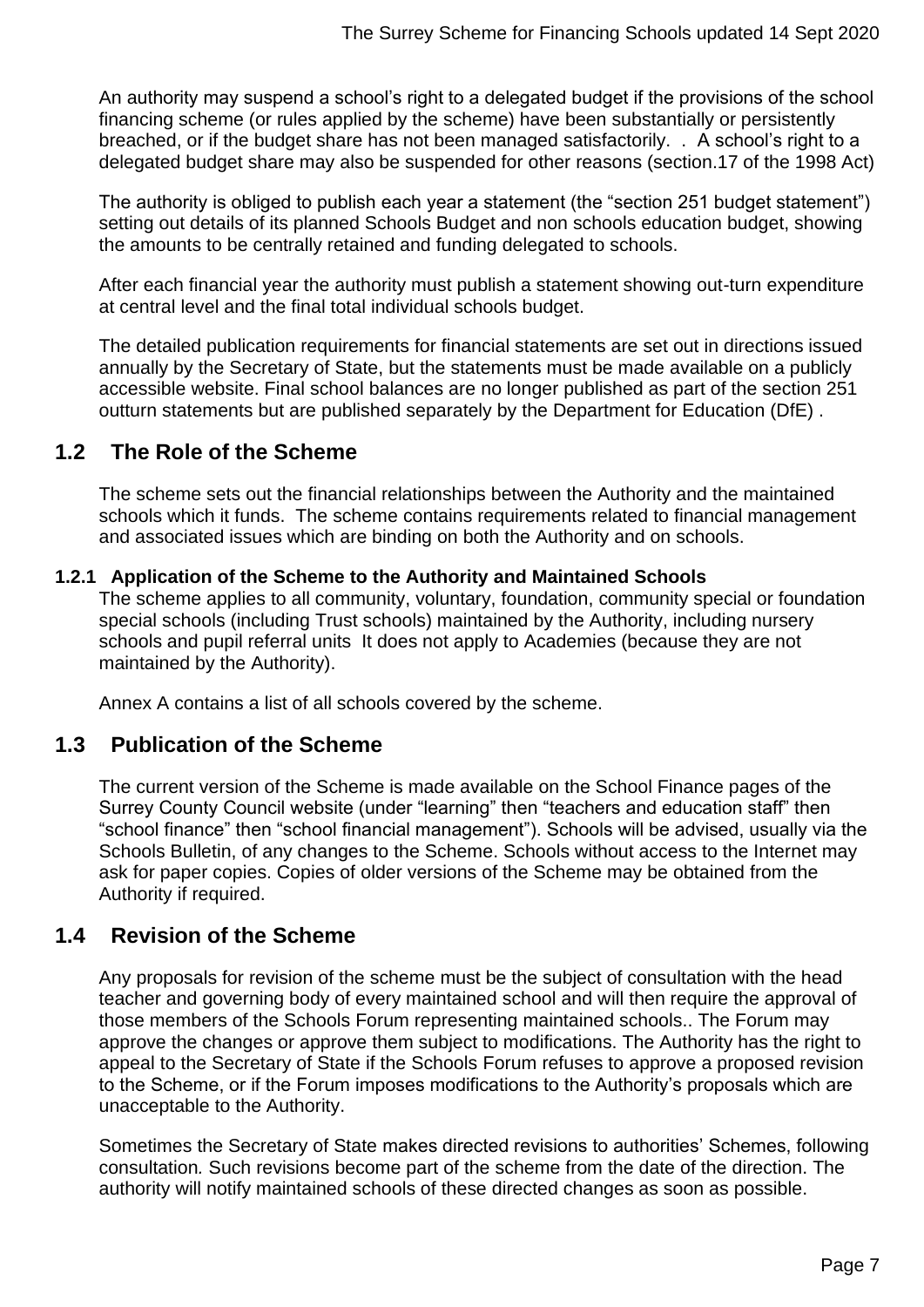# <span id="page-7-0"></span>**1.5 Delegation of Powers to the Headteacher**

The Governing Body of every maintained school should consider the extent to which it wishes to delegate its financial powers to the Headteacher. The Authority does not set a limit to this delegation. However, Governors should have regard to the Headteacher's responsibility for day to day operation of the school and their overall responsibility for the schools budget. Any delegation of powers, or revisions to this, must be recorded in the minutes of the Governing Body and will be subject to internal audit inspection.

The Governing Body is responsible for the approval of the first formal budget plan of each financial year. The Headteacher's role is to support Governors in the preparation of the budget plan.

## <span id="page-7-1"></span>**1.6 Maintenance of Schools**

The Local Authority is responsible for maintaining the schools covered by the scheme, and this includes a duty of defraying all the expenses of maintaining them (except in the case of a voluntary aided school where some of the expenses are, by statute, payable by the Governing Body). Part of the way an authority maintains schools is through the funding system put in place under sections 45 to 53 of the School Standards and Framework Act 1998.

## <span id="page-7-2"></span>**1.7 Matters which must be covered by the Scheme**

The matters which must be covered by the Scheme for Financing Schools are specified in the current School Finance regulations, currently (in 2020) section 34 and Schedule 5 of the School and Early Years Finance (England) Regulations 2020. These are:

- a) the carrying forward from one funding period to another of surpluses and deficits arising in relation to schools' budget shares.
- b) amounts which may be charged against schools' budget shares;

c) amounts received by schools which may be retained by their governing bodies and the purposes for which such amounts may be used;

- d) the imposition, by or under the scheme, of conditions which must be complied with by schools in relation to the management of their delegated budgets and of sums made available to governing bodies by the authority which do not form part of delegated budgets, including conditions prescribing financial controls and procedures;
- e) terms on which services and facilities are provided by the authority for schools maintained by them;
- f) the payment of interest by or to the authority.
- g) the times at which amounts equal in total to the school's budget share are to be made available to governing bodies and the proportion of the budget share to be made available at each such time;.
- h) the virement between budget heads within the delegated budget;
- i) circumstances in which a local authority may delegate to the governing body the power to spend any part of the authority's non-schools education budget or schools budget in addition to those set out in section 49(4)(a) to (c) of the 1998 Act(**a**).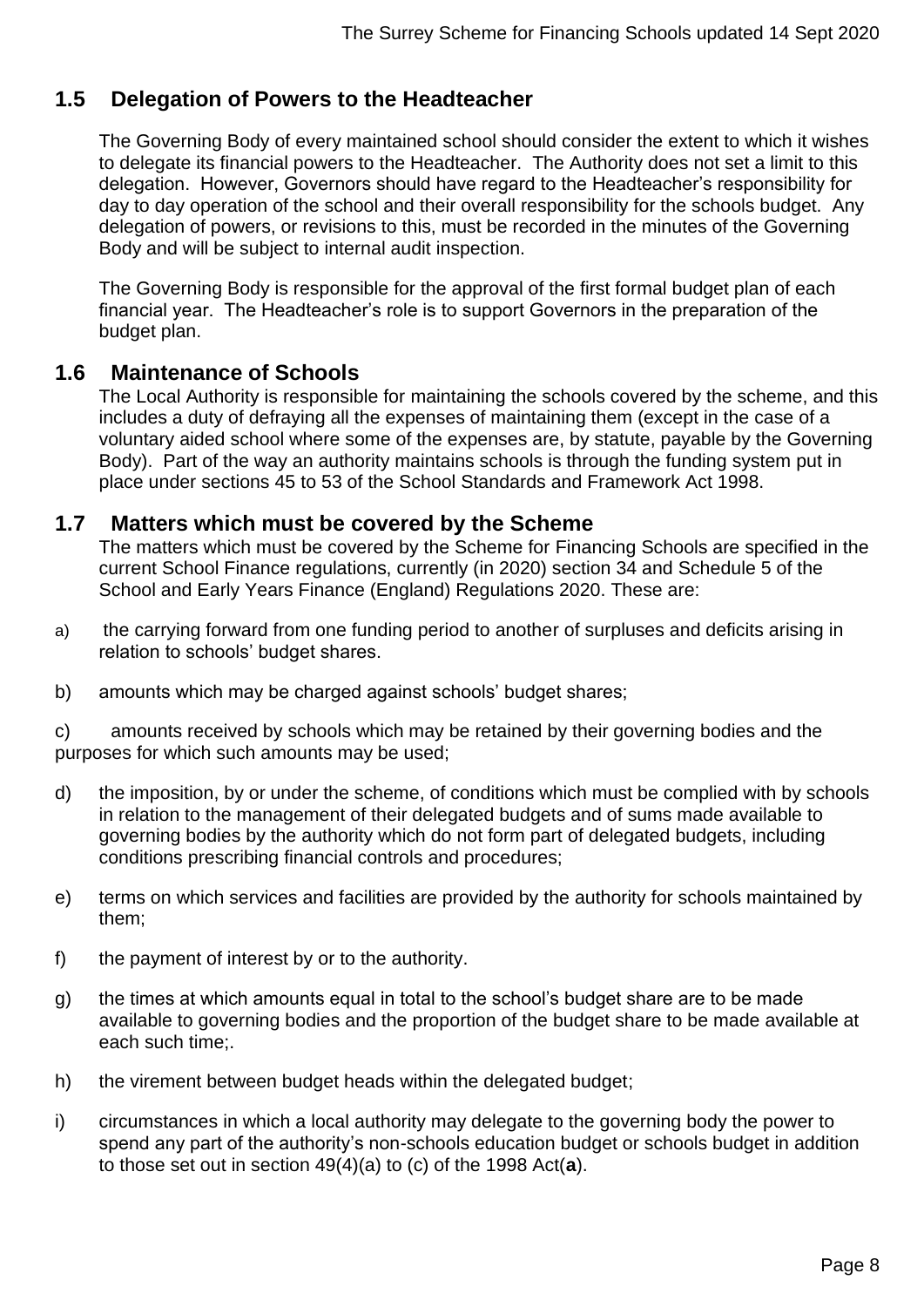- j) the use of delegated budgets and of sums made available to a governing body by the local authority which do not form part of delegated budgets;
- k) borrowing by governing bodies;
- l) the banking arrangements that may be made by governing bodies;
- m) a statement as to the personal liability of governors in respect of schools' budget shares having regard to section 50(7) of the 1998 Act;
- n) a statement as to the allowances payable to governors of a school which does not have a delegated budget in accordance with the scheme made by the authority for the purposes of section 519 of the 1996 Act;
- o) the keeping of a register of any business interests of the governors and the head teacher;
- p). the provision of information by and to the governing body.
- q) the maintenance of inventories of assets.
- r) plans of a governing body's expenditure.
- s) a statement as to the taxation of sums paid or received by a governing body.
- t) insurance.
- u) the use of delegated budgets by governing bodies so as to satisfy the authority's duties imposed by or under the Health and Safety at Work etc Act 1974.
- v) the provision of legal advice to a governing body.
- w) funding for child protection issues.
- x) how complaints by persons working at a school or by school governors about financial management or financial propriety at the school will be dealt with and to whom such complaints should be made
- y) expenditure incurred by a governing body in the exercise of the power conferred by section 27 of the 2002 Act.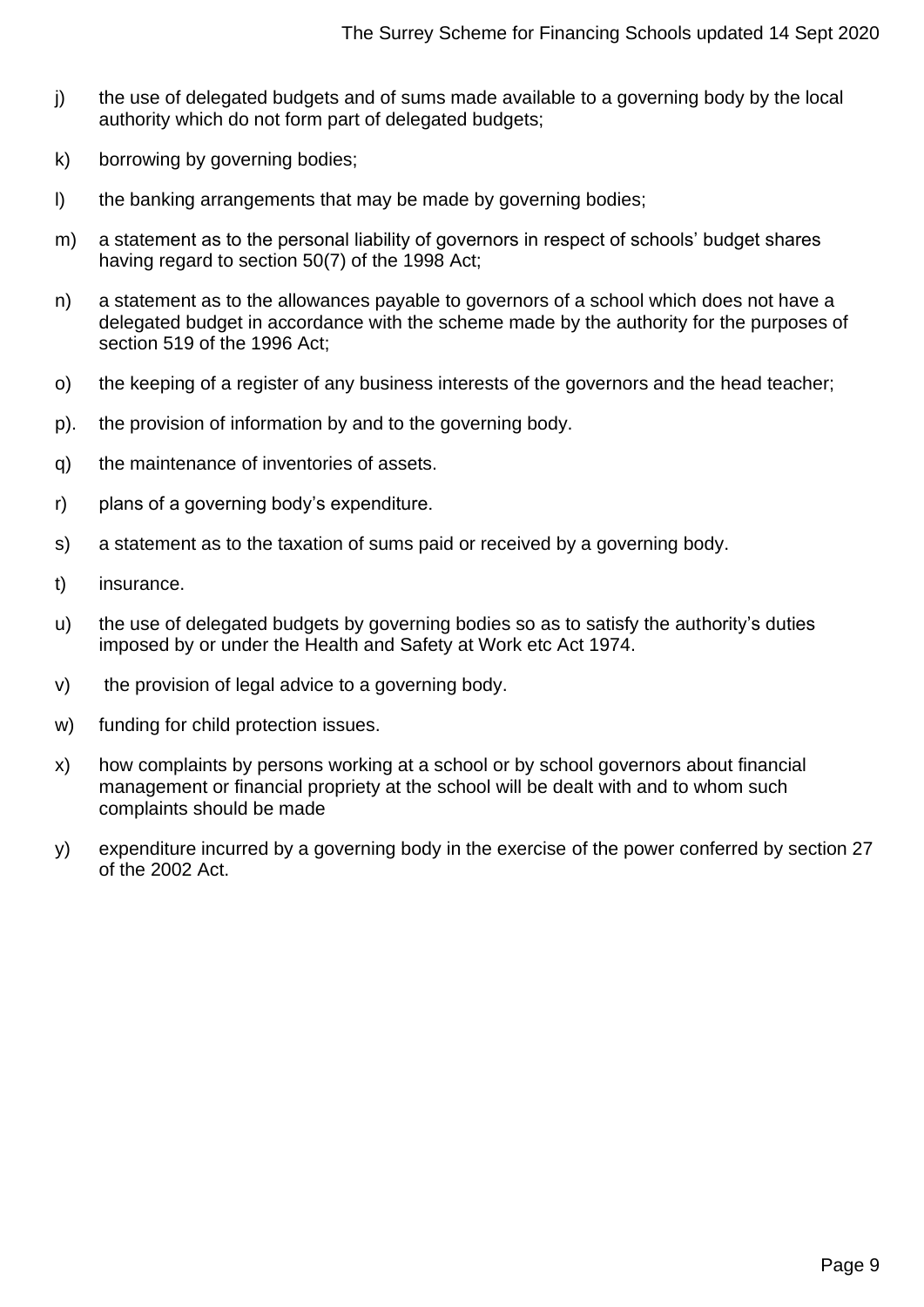# <span id="page-9-0"></span>**Section 2: Financial Controls**

# <span id="page-9-1"></span>**2.1. Application of Financial Controls to Schools**

Schools are required to abide in the management of their delegated budgets by the Authority's requirements on financial controls and monitoring. Detailed requirements are included in the schools Finance Manual.

#### **2.1.1 Provision of Financial Information and Reports**

Schools are required to provide the Authority with details of anticipated and actual expenditure and income, in a form and at times determined by the authority. Authorities cannot require this data more often than once every three months except for those returns connected with tax or banking reconciliation, unless the Authority has notified the school in writing that in its view the school's financial position requires more frequent submission or the school is in its first year of operation. The restriction to a minimum 3 month interval does not apply to schools which are part of an on-line financial accounting system operated by the Authority.

The details of these requirements are as follows:

- a monthly statement of Income and Expenditure passed through the local bank account by 18th of each month;(Required in respect of tax (VAT) and bank reconciliation)
- specified reports at year end that will enable the Authority to reconcile the school local bank account.
- a Cash Flow statement for all schools operating 100% local bank accounts which will be required on a monthly basis.
- A financial monitoring statement, plus supporting documentation, upon request, where the Authority has concerns;
- a financial monitoring report, including projected current year outturn, and including a reconciliation of school expenditure to County ledger, to accompany the draft budget plan submitted in November. The date at which the report should be compiled will be specified annually by the Authority.

#### **2.1.2 Payment of Salaries; Payment of Bills**

The procedures to follow will vary according to the choices made by schools on school banking arrangements and the buy back of the Authority's payroll system. The procedures are set out in the Finance Manual as follows:

Section E - Purchasing Arrangements

Section F - Payments of Accounts

Section G - Local Bank Accounts/Petty Cash

Section H - Guide to Purchasing

Section P - Claims and Casual Staff.

#### **2.1.3 Control of Assets**

Each school must maintain an inventory of its moveable non-capital assets. in particular schools should consider including items which are portable and attractive, such as cameras.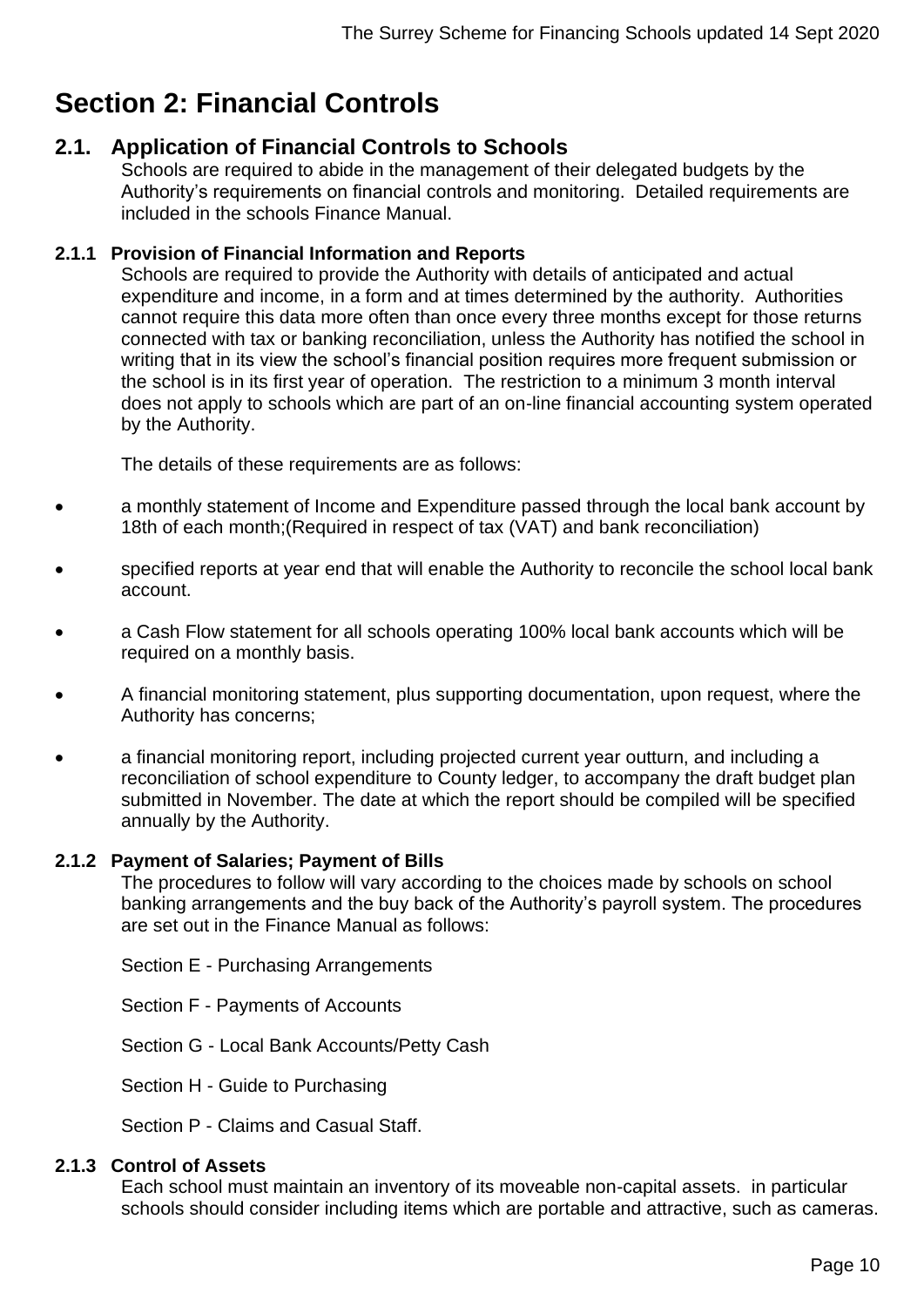Details of the coverage of assets, the form of the inventory and arrangements for the disposal of assets are contained in the Finance Manual - Section U. However, schools are free to determine their own arrangements for keeping a register of assets worth less than £1,000. Schools exercising this discretion must keep a register in some form.

#### **2.1.4 Accounting policies (including year-end procedures)**

The accounting policies of the Authority, including closure of accounts, are contained in the Finance Manual. Schools are required to abide by the requirements laid down in these documents, in respect of all income and expenditure from public funds, or derived from the use of publicly funded assets, including income and expenditure for community purposes and income and expenditure of confederations and partnerships.

#### **2.1.5 Writing-off of debts**

All Maintained (including Aided and Foundation) schools must agree any debt write off with the Authority. This is to ensure that there is some external check on the losses to public funds. This is subject to a de minimis level of £150 i.e. schools can write off a sum up to that amount.

#### <span id="page-10-0"></span>**2.2 Basis of accounting**

The Authority prepares its statutory accounts on an accruals basis. Maintained schools are required to ensure that annual spending notified to the Authority is on an accruals basis. Their Consistent Financial Reporting returns to the DFE should also be on an accruals basis, so that they are on the same basis as reports to the Authority. However, schools can choose their own basis of accounting for internal accounting and reporting.

Schools can choose which financial software they wish to use, provided they meet any costs of modification to provide output required by the Authority. In particular, schools should be able to report separately to the Authority on revenue and capital expenditure, and on any funds held by them on behalf of collaborative ventures with other schools where specified by the Authority, to demonstrate that only public funds have been reported to the Authority, and to demonstrate an audit trail back to its accounts for each of these separate funds.

## <span id="page-10-1"></span>**2.3 Submission of budget plans**

Every school maintained by the Authority is required to submit an annual budget plan by 1 May each year detailing its income and expenditure plans for the year. The format of this plan is contained in the Finance Manual Chapter A. The budget plan format allows schools to take full account of estimated deficits/surpluses at the previous 31 March.

Schools are required to complete a draft budget for the following financial year by 30 November. This is formalising good practice carried out by many schools in the past. These drafts can be prepared using the verification and forecasting tool provided by the authority, to forecast the budget for the following year at current prices. A new version of this will normally be made available during the autumn following Cabinet approval of changes to the following year's funding formula. The draft budget should be prepared and presented to the Governors' Finance Committee. The Chairman's signature is not required on the draft budget.

The Authority is required to supply schools with all school income and expenditure data which it holds which is necessary to efficient planning by schools, and to supply schools with an annual statement showing when this information will be available at times through the year.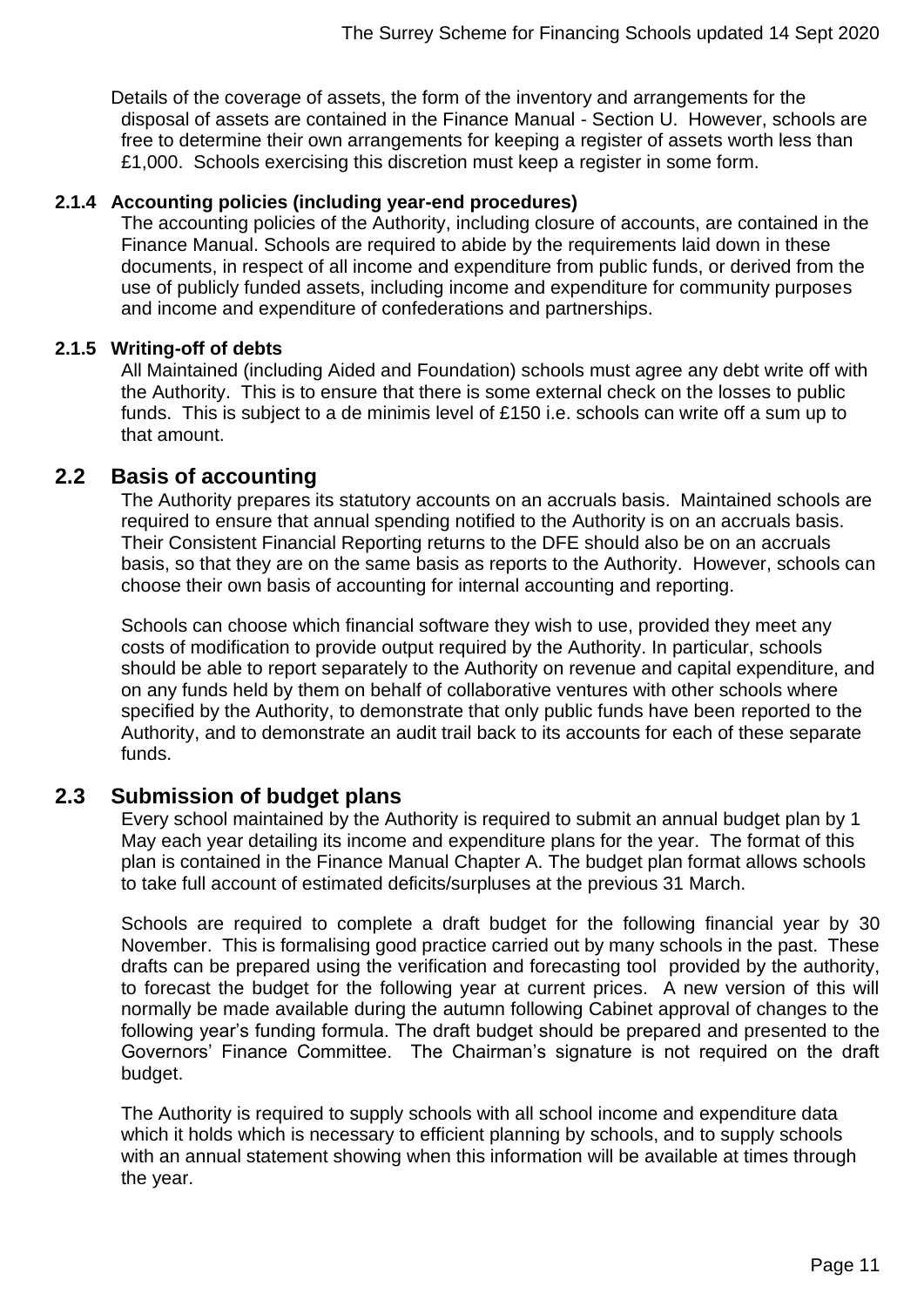#### **2.3.1 Multi year budget forecasts**

From the 2021 to 2022 funding year each school must submit a 3-year budget forecast each year, at a date determined by the local authority between 1 May and 30 June and which will be advised separately.

Local authorities must inform schools of the purposes for which they intend to use these 3 year budget forecasts. The authority will provide this information in due course.

#### <span id="page-11-0"></span>**2.4 School resource management**

Schools must seek to achieve effective management of resources and value for money, to optimise the use of their resources and to invest in teaching and learning, taking into account the Authority's purchasing, tendering and contracting requirements.

It is for heads and governors to determine at school level how to optimise the use of resources and maximise value for money.

There are significant variations in the effective management of resources between similar schools, and so it is important for schools to review their current expenditure, compare it to other schools and think about how to make improvements.

#### <span id="page-11-1"></span>**2.5 Virement**

Schools are free to vire between budget heads in the expenditure of their budget shares but governors are advised to establish criteria for virements and the financial limits above which the approval of the governors is required.

#### <span id="page-11-2"></span>**2.6 Audit: General**

All schools are subject to the audit regime determined by the authority as regards internal audit and to the authority's external audit regime as determined by the Local Audit and Accountability Act 2014. Schools are required to co-operate with any internal and external audit inspection and provide access to the school's records.

## <span id="page-11-3"></span>**2.7 Separate External Audits**

Governing Bodies are able to spend funds from their budget share to obtain external audit certification of its accounts, separate from any local authority internal or external audit process. This audit would have to take account the status of the school as a spender of local authority funds, rather than being a grant aided institution. Any school securing a separate external audit should be aware that the statutory responsibility for audit remains with the authority. There is no expectation that routine annual external audit at school level of the budget share should be a usual feature of the new funding system.

## <span id="page-11-4"></span>**2.8 Audit of Voluntary and Private Funds**

Voluntary and private funds are separate from the school's delegated budget, and are often administered by Surrey County Council staff. The authority must satisfy itself that public funds are not being misused. Schools are therefore required to provide audit certificates in respect of voluntary and private funds held by schools and of the accounts of any trading organisations controlled by the school. The procedures for furnishing these audit certificates and advice on handling of such voluntary and private funds is set out in section X of the Finance Manual.

#### <span id="page-11-5"></span>**2.9 Register of Business Interests**

Governing Bodies must maintain a register which lists for each member of the Governing Body and the head teacher,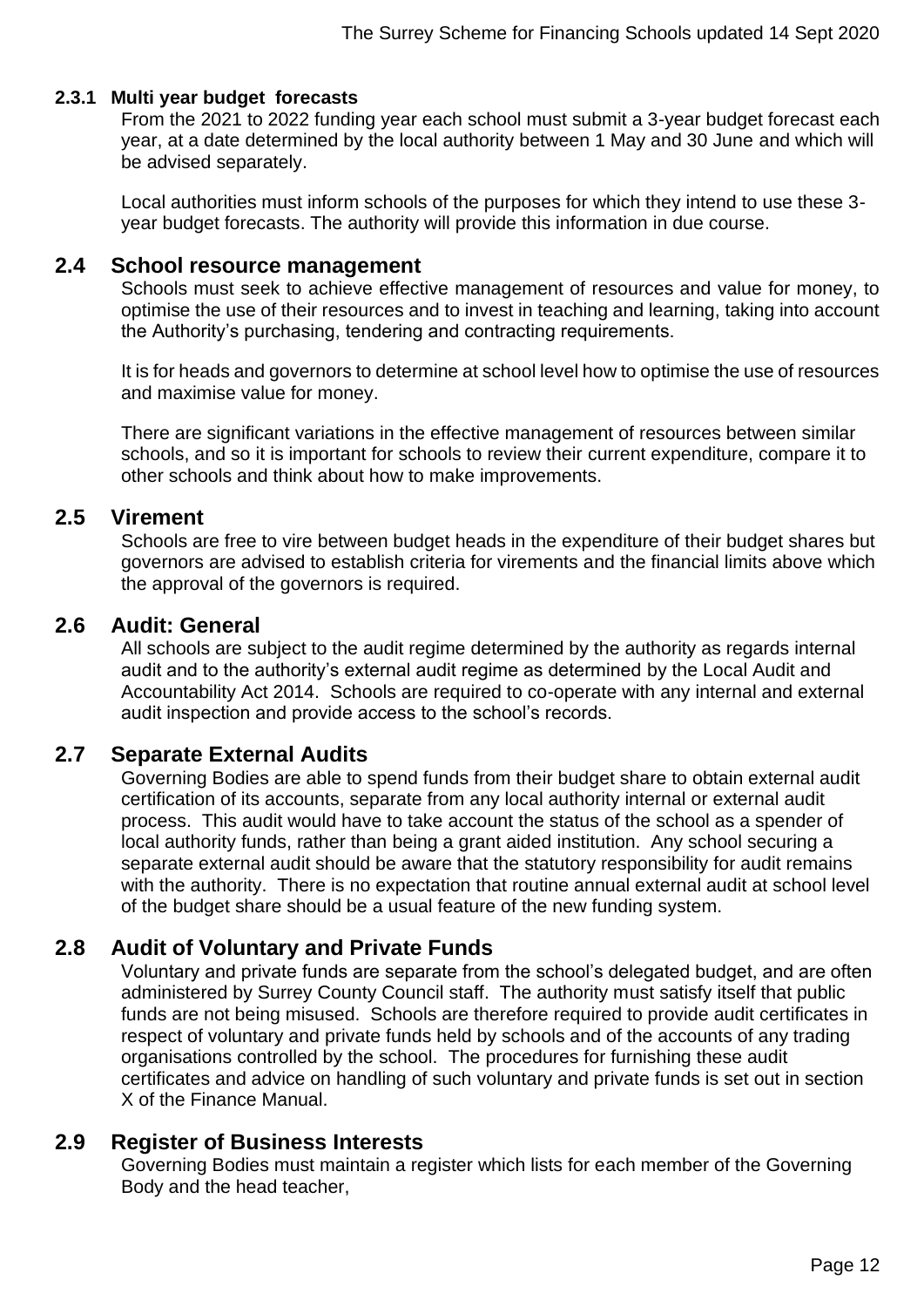- \* any business interests they or any member of their immediate family have;
- \* details of any other educational establishments which they govern;
- any relationships between school staff and members of the governing body.

They must keep the register up to date with notification of changes and through annual review of entries, must make the register available for inspection by the authority, Governors, staff and parents , and must publish the register, for example on a publicly accessible website

#### <span id="page-12-0"></span>**2.10 Purchasing, Tendering and Contract Requirements**

The Authority has Purchasing Rules and Guidelines and Standing Orders relating to purchasing, tendering and contracting matters. A summary of Purchasing Rules and Guidelines is attached as Annex D. The detailed Purchasing Rules and Guidelines and Standing Orders are contained in the Finance Manual Section E.

Schools are required to abide by these Financial Regulations and Standing Orders except where these would require schools:

- (a) to do anything incompatible with any of the provisions of the scheme, or any statutory provision, or any European Union Procurement Directive;
- (b) to seek Authority officer countersignature for any contracts for goods or services for a value below £60,000 in any one year;
- (c) to select suppliers only from an approved list;
- (d) to seek fewer than three tenders or quotations in respect of any contract with a value exceeding £10,000 in any one year.

Schools may seek advice on a range of compliant deals via the DfE [Buying for schools"](https://www.gov.uk/guidance/buying-for-schools) site

#### <span id="page-12-1"></span>**2.11 Application of Contracts to Schools**

Schools have the right to opt out of contracts arranged by the Authority with the following exceptions:

for contracts which schools have agreed to be covered by in respect of services for which funding was delegated by the Authority prior to 1 April 1999;

for contracts which schools agree to be covered by in respect of services for which funding is delegated by the Authority after 1 April 1999;

Although governing bodies are empowered under paragraph 3 of schedule 10 to the School Standards and Framework Act 1998 to enter into contracts, in most cases they do so on behalf of the Authority as maintainer of the school and the owner of the funds in the budget share. However other contracts may be made solely on behalf of the governing body, when the governing body has clear statutory obligations-for example, contracts made by aided or foundation schools for the employment of staff.

## <span id="page-12-2"></span>**2.12 Central Funds and Earmarking**

The Authority is authorised to make sums available to schools from central funds, in the form of allocations that are additional to and separate from the schools' budget shares. Such allocations are subject to the conditions attached to the allocations that set out the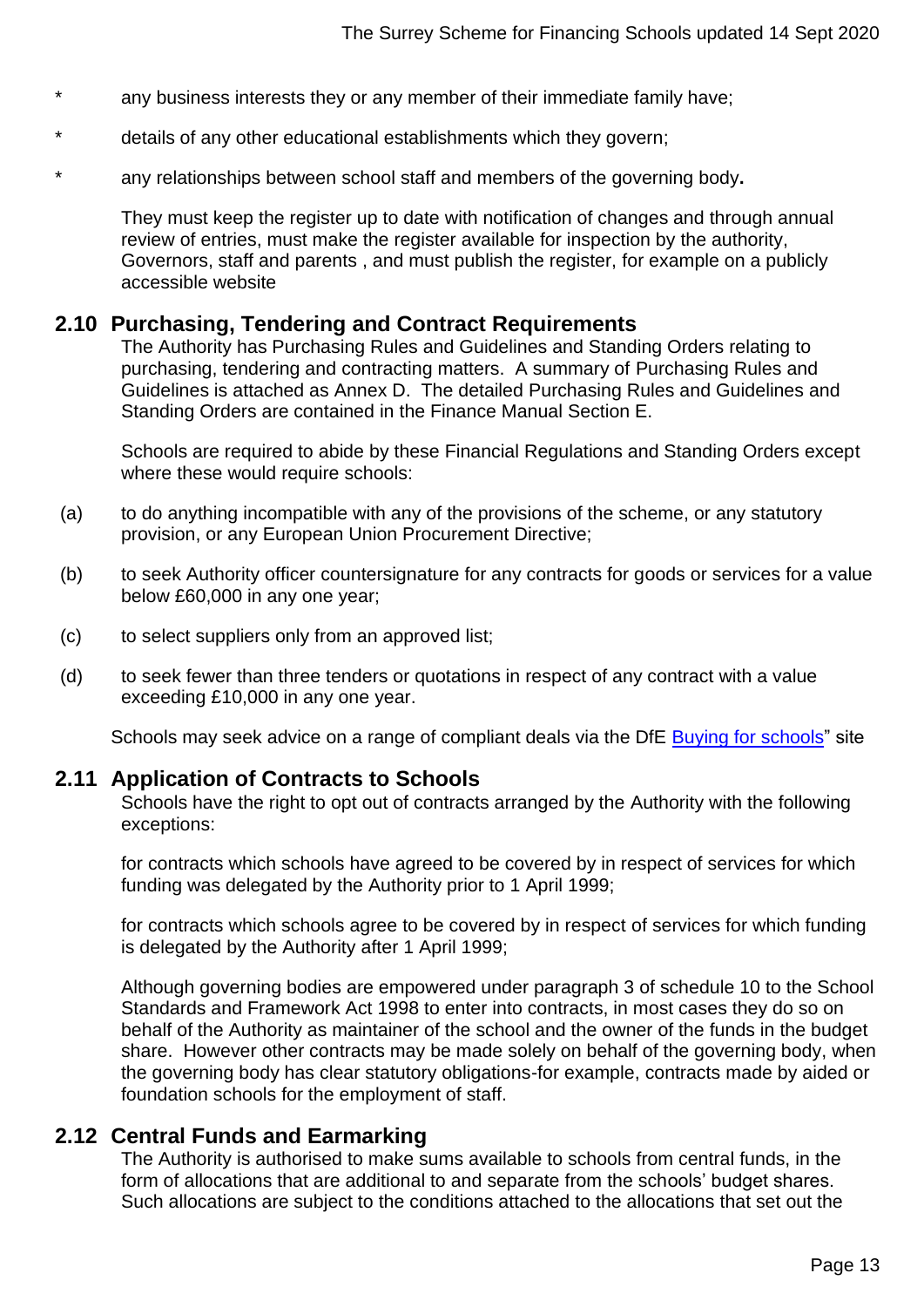purpose or purposes for which the funds may be used. These funds cannot be assimilated into the schools budget share, although some limited virement may be possible.

Earmarked funding from centrally retained funds can only be used for the purpose specified. Schools will be required to account separately for such funds. Earmarked funds must be returned to the Authority if not spent in-year, or within the period over which schools are allowed to use the funding if different.

The Authority will not make any deduction, in respect of interest costs to the Authority, from payments to schools of devolved specific or special grant.

# <span id="page-13-0"></span>**2.13 Spending for the Purposes of the School**

Section 50(3) of the School Standards and Framework Act 1998 allows Governing Bodies to spend budget shares for the purposes of the school, subject to the provisions of the scheme. Under section 50(3)(b) the Secretary of State may prescribe additional purposes for which expenditure of the budget share may occur. Such purposes are prescribed in the Schools Budget Shares (Prescribed Purposes) (England) Regulations 2002 (SI 2002/378), the School Budget Shares (Prescribed Purposes) (England) Amendment regulations 2004(SI 2004/444), and the School Budget Shares (Prescribed Purposes) (England) Amendment regulations 2010 (2010 SI 190). In particular, budget shares may be spent for the educational benefit of pupils registered at other maintained schools or academies, and also to provide staff, goods and accommodation to contribute to the well being of children and relevant young people in the area as defined by section 10 of the Children Act 2004. From 1 April 2011, under section 50(3A), amounts spent by governing bodies of all schools on community facilities or services under section 27 of the Education Act 2002 may be treated as spent for the purposes of the school.

## <span id="page-13-1"></span>**2.14 Capital spending from budget share**

Governing bodies are permitted to use their delegated budgets to meet the cost of capital expenditure on the school premises. This includes expenditure by the Governing Body of a voluntary aided school on work which is their responsibility under paragraph 3 of Schedule 3 of the School Standards and Framework Act 1998.

Any planned capital expenditure from the delegated budget must be notified to the Authority. If the expected capital expenditure from the budget share in any year will exceed:

- £15,000 or
- 2% of the school's budget share if between £15,000 and £100,000 or
- £100,000 if 2% of the school's budget share is higher than this,

the Governing Body must notify the Authority and take account of advice given as to the merits of the proposed expenditure. Where the premises are owned by the Authority, or the school has voluntary controlled status, then the Governing Body should seek the prior consent of the Authority to any works proposed to the premises, irrespective of value, in accordance with established procedures which are intended to ensure that the appropriate constructional and health and safety standards are complied with. Consent can be withheld only on health and safety grounds. Contact details are shown in the Capital Expenditure section of the Finance Manual.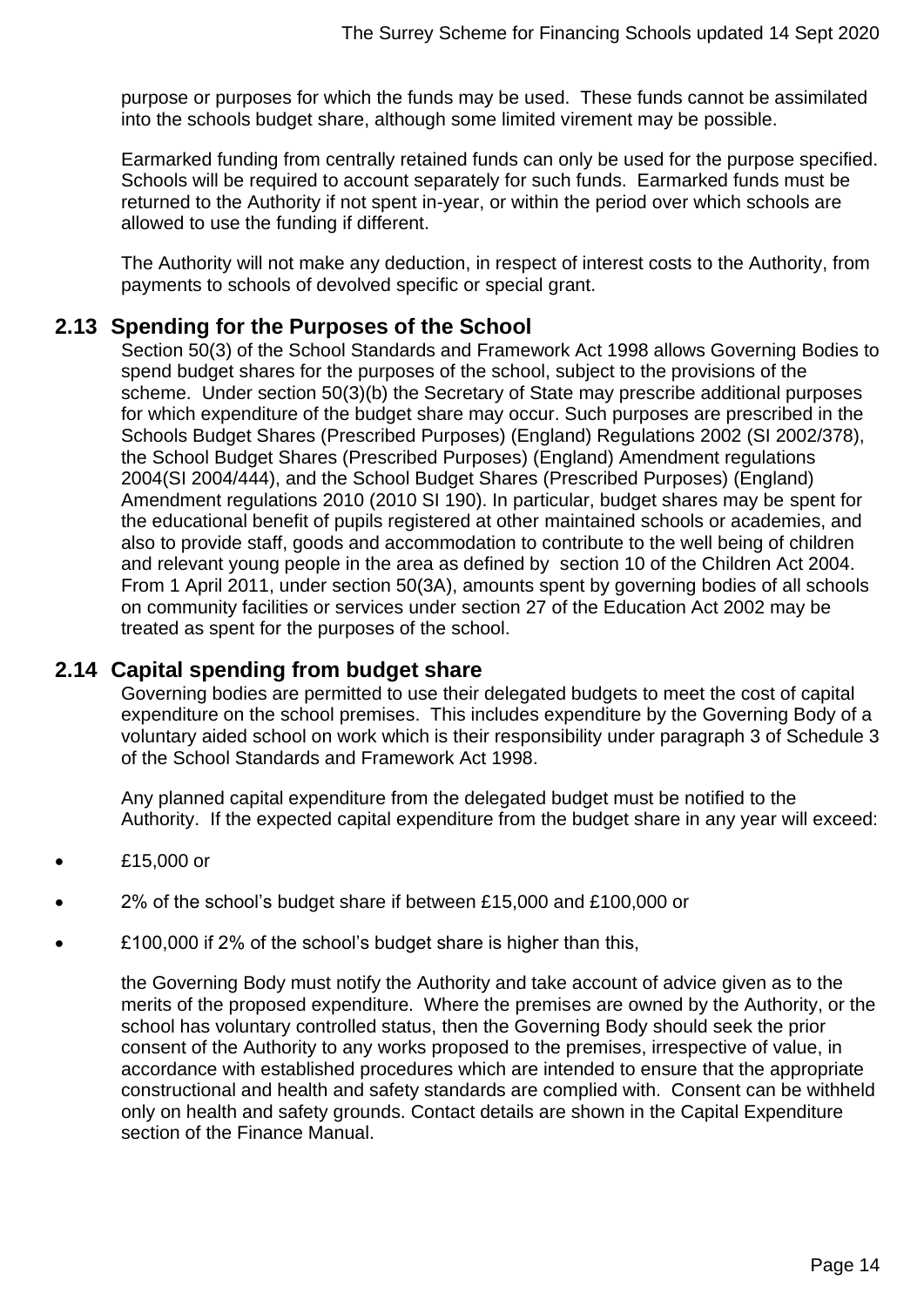#### <span id="page-14-0"></span>**2.15 Notices of concern**

The authority may issue a notice of concern to the governing body of any school it maintains where, in the opinion of the Chief Finance Officer and the Chief Education Officer/Director of Children's Services, the school has failed to comply with any provisions of the scheme, or where actions need to be taken to safeguard the financial position of the local authority or the school.

Such a notice will set out the reasons and evidence for it being made and may place on the governing body restrictions, limitations or prohibitions in relation to the management of funds delegated to it.

These may include, without limitation:

- insisting that relevant staff undertake appropriate training to address any identified weaknesses in the financial management of the school;
- insisting that an appropriately trained/qualified person chairs the finance committee of the governing body;
- placing more stringent restrictions or conditions on the day to day financial management of a school than the scheme requires for all schools – such as the provision of monthly accounts to the local authority;
- insisting on regular financial monitoring meetings at the school attended by local authority officers or nominees;
- requiring a governing body to buy into a local authority's financial management systems; and
- imposing restrictions or limitations on the manner in which a school manages extended school activity funded from within its delegated budget share – for example by requiring a school to submit income projections and/or financial monitoring reports on such activities.

The notice will clearly state what these requirements are and the way in which and the time by which such requirements must be complied with in order for the notice to be withdrawn. It will also state the actions that the authority may take where the governing body does not comply with the notice.

## <span id="page-14-1"></span>**2.16 Schools Financial Value Standard**

All local authority maintained schools (including nursery schools and Pupil Referral Units (PRUs)) must demonstrate compliance with the Schools Financial Value Standard (SFVS) and complete the assessment form on an annual basis. It is for the school to determine at what time in the year they wish to complete the form.

Governors must demonstrate compliance through the submission of the SFVS assessment form signed by the Chair of Governors. The form must include a summary of remedial actions with a clear timetable, ensuring that each action has a specified deadline and an agreed owner. Governors must monitor the progress of these actions to ensure that all actions are cleared within specified deadlines.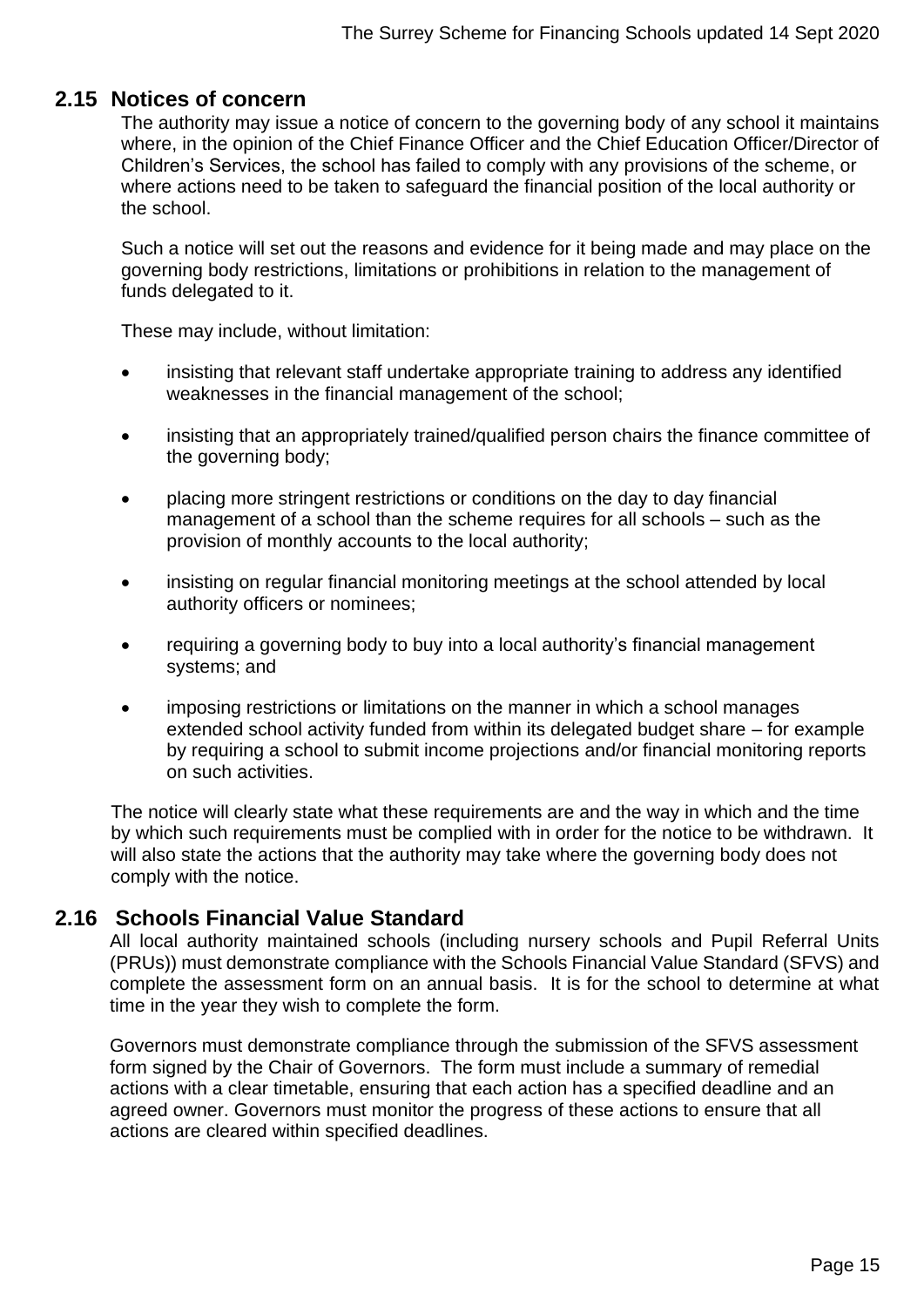# <span id="page-15-0"></span>**2.17 Fraud**

All schools must have a robust system of controls to safeguard themselves against fraudulent or improper use of public money and assets.

The governing body and head teacher must inform all staff of school policies and procedures related to fraud and theft, the controls in place to prevent them; and the consequences of breaching these controls. This information must also be included in induction for new school staff and governors.

School staff should notify Surrey County Council Internal Audit (Telephone 020 8541 9190) of any matter coming to their attention that involves or is thought to involve corruption or financial irregularity. In addition the council expects that the police are made aware of, and investigate independently, any offence where material financial impropriety may have occurred.

The link to the council's strategy against fraud and corruption and the confidential hotline telephone number for whistleblowing can be found in Section D of the Schools' Finance Manual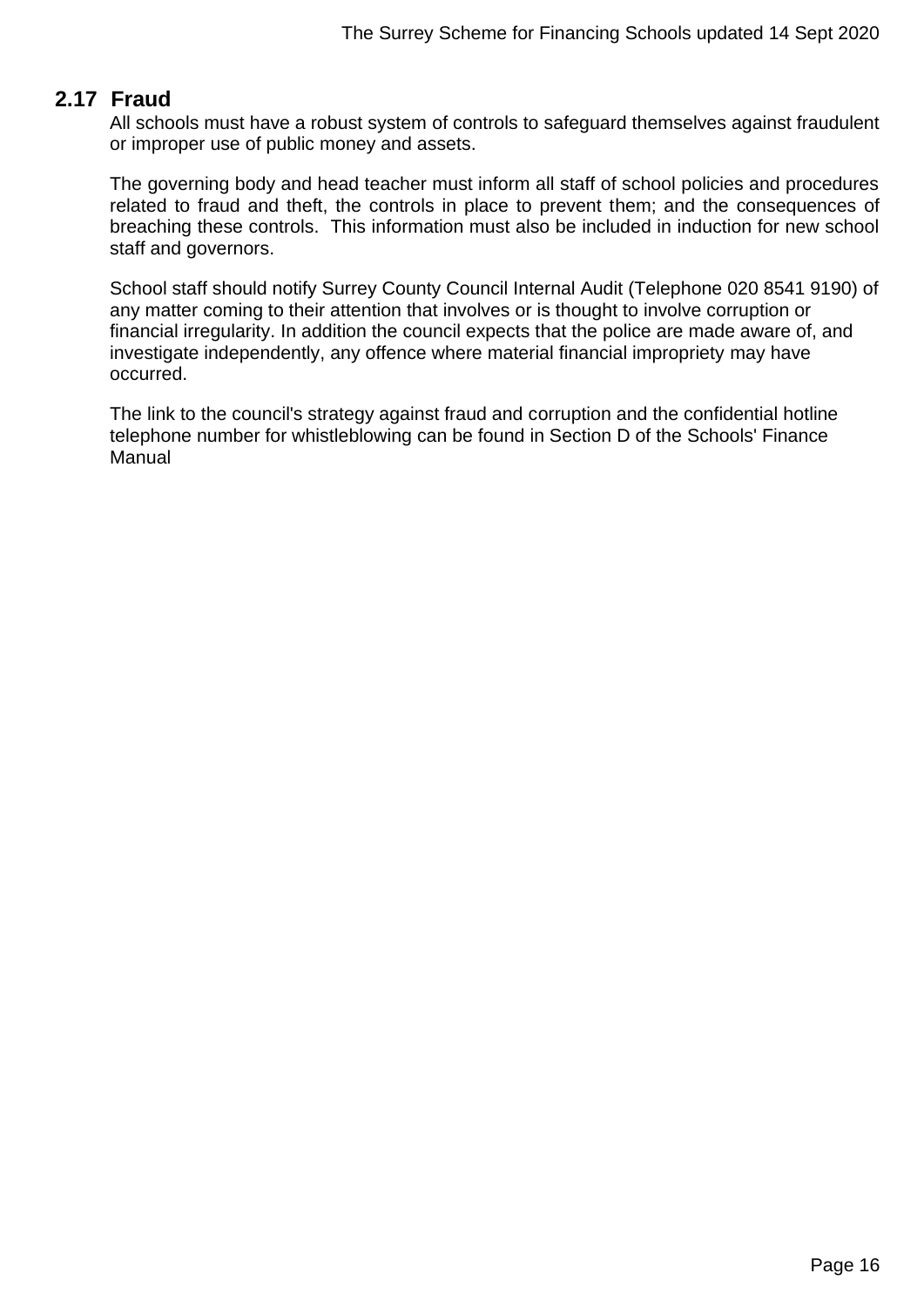# <span id="page-16-0"></span>**Section 3: Instalments of Budget Share; Banking Arrangements**

# <span id="page-16-1"></span>**3.1 Frequency of Instalments**

Schools can opt to receive their budget share on a monthly or termly basis. A school without a local bank account is able to draw on its budget share from the start of the year.

Schools using the Surrey Payroll Service, can opt to receive payments net of payroll costs (See 3.2)

For the purpose of this section, the budget share includes place funding for special schools and SEN centres.

# <span id="page-16-2"></span>**3.2 Proportion of Budget Share Payable at Each Instalment**

Two options are available to schools operating local bank accounts:

#### **Option 1**

Payment of non-salary related expenditure in three termly instalments as follows:

1 April - 40% (Covering April to August = 5/12)

1 September - 35% (Covering September to December = 4/12)

1 January - 25% (Covering January to March =  $3/12$ )

Salary costs are calculated using the school budget plan. As these are not available until 1 May, an estimate is made of the first termly tranche based on the previous year's budget plan. On 1 June the estimated payment is compared to the actual budget plan and adjusted to ensure that the school receives 40% of the non-salary expenditure in total. Where the estimated payment was below the 40% instalment, the balance plus interest is paid to the school to compensate for the loss of interest between 1 April and 31 May. Where the due date is not a banking day, the payment will be due instead on the next banking day.

#### **Option 2**

Payment of school budget share in monthly instalments as follows:

1 April - 1/36th of school budget share

Month 1-11, 3 working days prior to the pay date - 1/12ths

Month 12, 3 working days prior to pay date - 1/12th less 1/36th

Temporary cash advances in addition to the above will not be made unless a budget plan has been agreed both by the school and the Authority. This will ensure that school spending is operated on a sound financial basis. In addition, schools that have not made the requisite monthly Authority returns will not be provided with an additional cash advance until they are up to date with their claims.

Temporary cash advances will only be provided to schools to the extent that they are necessary to allow schools to make payments due without going overdrawn. In assessing the need for such advances, the authority will take into account all funds available to the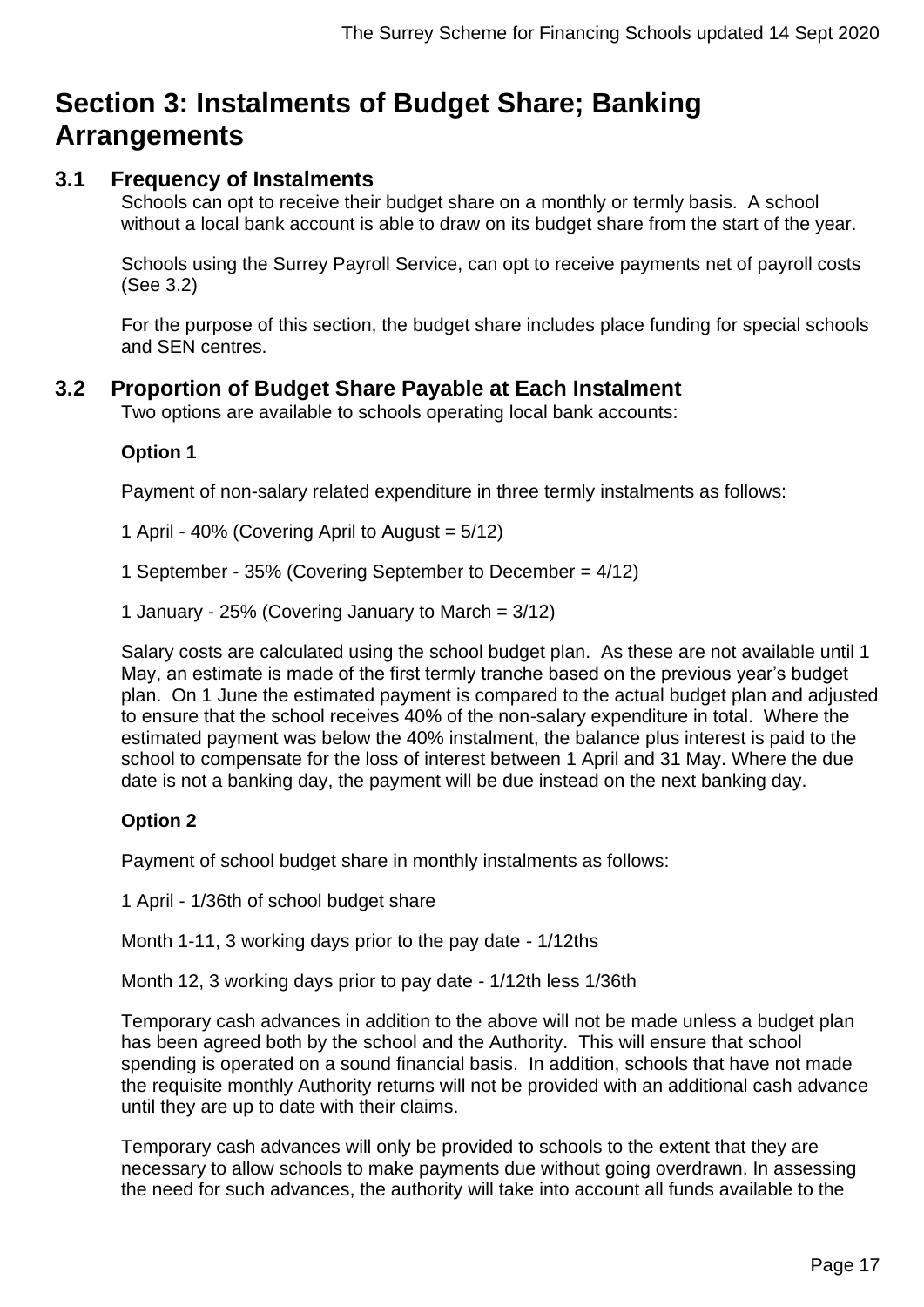school originating from official sources, both capital and revenue, and irrespective of the accounts in which they are held.

#### <span id="page-17-0"></span>**3.3 Interest Clawback**

There is no interest clawback from the schools budget share.

#### **3.3.1 Interest on Late Budget Share**

The Authority will add interest to late payments of budget share instalments, where such late payment is the result of Authority error. The interest rate used will be the Local Authority 7 day rate.

#### <span id="page-17-1"></span>**3.4 Budget Shares for Closing Schools**

Where it is deemed appropriate by the Authority, the budget shares of schools for which approval for discontinuation has been secured, will be made available until closure on a monthly basis, net of estimated pay costs, even where some different basis was previously used.

#### <span id="page-17-2"></span>**3.5 Bank and Building Society Accounts**

All schools may have an external bank account into which their budget share instalments (as determined by other provisions) are paid. Where schools have such accounts they will be allowed to retain all interest payable on the account.

Arrangements for new bank accounts may only be made with effect from the beginning of each financial year.

Schools have a choice between a free-standing external bank account or an umbrella account with the County's banker (the HSBC). Under the free standing option schools are able to receive their budget share into the bank account and retain any interest earned. Similarly, the school's umbrella account with the HSBC will be credited with the school budget share and receive interest calculated on a daily basis and credited quarterly at base rate less 0.5%.

Details of the local bank account scheme are contained in section G of the Finance Manual and summarised in Annex E.

Where a school opens an external bank account the Authority will, if the school desires, transfer immediately to the account an amount agreed by both school and the Authority as the estimated surplus balances held by the Authority in respect of the school's budget share, on the basis that there is then a subsequent correction when accounts for the relevant year are closed

#### **3.5.1 Restrictions on Accounts**

Accounts may only be held for the purpose of receiving budget share payments, at the following banks:

HSBC plc

Barclays Bank plc

Royal Bank of Scotland plc (including Nat West)

Lloyds Banking Group (including Lloyds, Halifax and Bank of Scotland)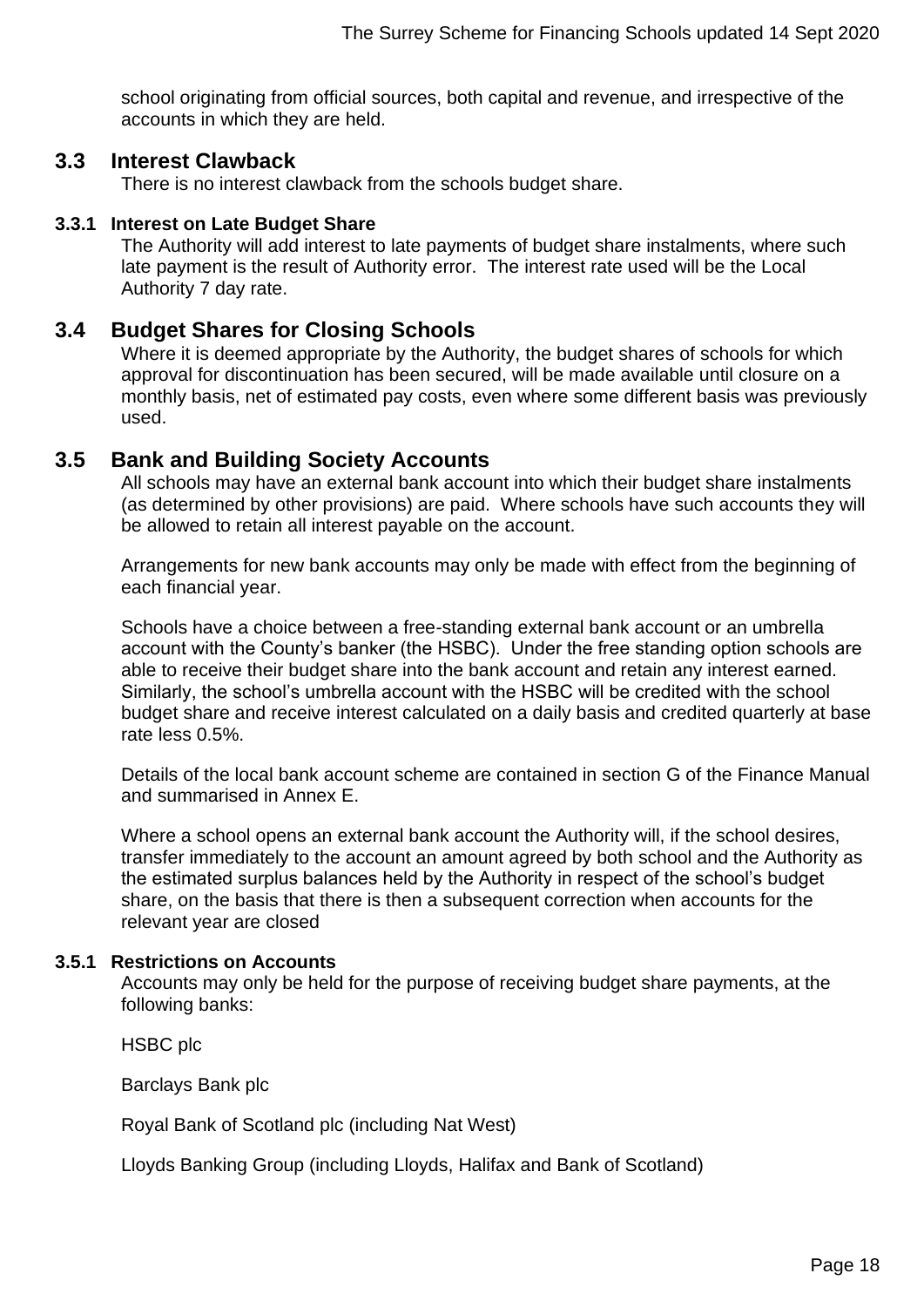This list of authorised banking institutions may be revised by the authority from time to time in response to market conditions and needs.

Schools having bank accounts with other banks prior to 31 March 2011 can retain those accounts.

Any school closing an account used to receive its budget share and opening another must select the new bank from the approved list.

Schools can opt to hold a local bank account in the name of the school.

However, if a school has such an account the account mandate should provide that the Authority is the owner of the funds in the account; that it is entitled to receive statements; and that it can take control of the account if the school's right to a delegated budget is suspended by the Authority.

Alternatively schools can opt to hold a local bank account in the name of the Authority under the "Umbrella" scheme. Such an account must be opened by the Shared Services Banking Team in Business Services Directorate.

Signatories for bank accounts are restricted to local authority employees and school employees. Governors who are not members of staff cannot be signatories.

Schools managing finances for partnerships (eg 11-19 networks) are not required to maintain separate bank accounts for such purposes, although they should maintain a clear separation within their own accounts (ie separate source of funds). However, if they choose to maintain a separate bank account, expenditure and income from these accounts should still be reported to the authority as expenditure and income. The transfer of funds to or from a separate bank account should not be reported as expenditure and income at the point of transfer.

## <span id="page-18-0"></span>**3.6 Borrowing by Schools**

Governing Bodies can only borrow money externally (ie other than from the authority) with the written permission of the Secretary of State. This does not apply to Trustees and Foundations, whose borrowing, as private bodies, makes no impact on Government accounts. These debts may not be serviced directly from delegated budgets, but schools are free to agree a charge for a service which the Trustees or Foundation are able to provide as a consequence of their own borrowing. Governing Bodies do not act as agents of the authority when repaying loans.

The Secretary of State's general position is that schools will only be granted permission for borrowing in exceptional circumstances. From time to time, however, the Secretary of State may introduce limited schemes in order to meet broader policy objectives. Schools may use any scheme that the Secretary of State has said is available to schools without specific approval, currently including the Salix scheme, which is designed to support energy saving.

Schools should be aware that finance leases constitute external borrowing, which cannot be legally entered into without the approval of the Secretary of State. Other similar arrangements may also constitute borrowing**.** Schools should therefore be cautious when entering longer-term agreements to ensure they do not breach the borrowing restriction. Schools are required to consult the authority before entering into any lease or similar arrangement, or series of leases with the same supplier and/or lessor, which involves the acquisition of equipment with a capital value exceeding £10,000 in any single financial year.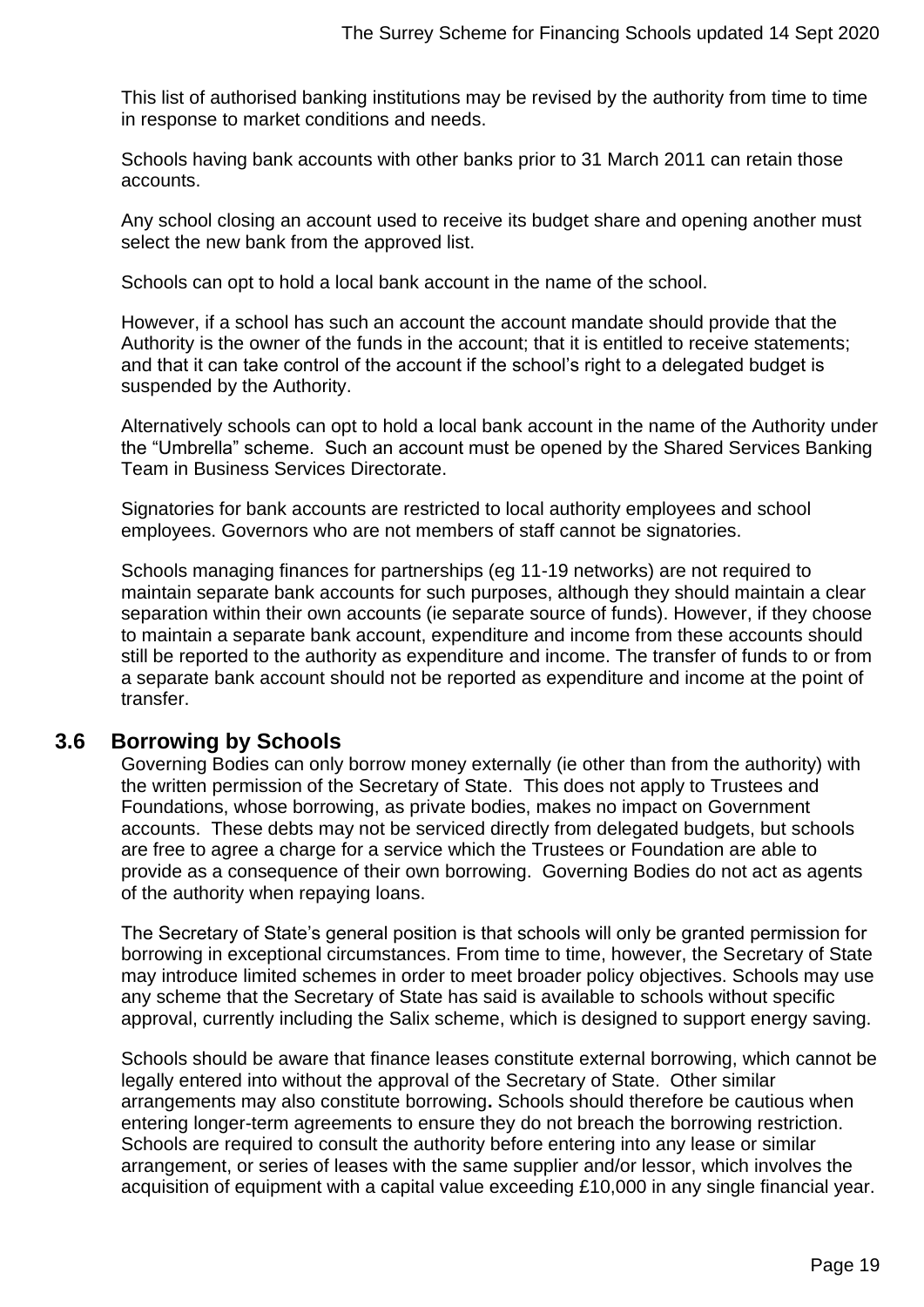Schools are expected to have regard to any advice given by the authority in respect of such leases. Further guidance on leases is given in the school finance manual.

#### **3.6.1 Use of purchasing cards**

Schools are not permitted to use credit cards, because they are a form of borrowing. However, schools are encouraged to consider the use of procurement cards in order to facilitate electronic purchases. Procedures for the issue and use of purchase cards are contained in section G of the Finance Manual. Balances must be cleared monthly so that no interest charges are incurred.

#### <span id="page-19-0"></span>**3.7 Other Provisions**

Detailed rules and guidance on the operation of the local bank account scheme are contained in Section G of the Finance Manual.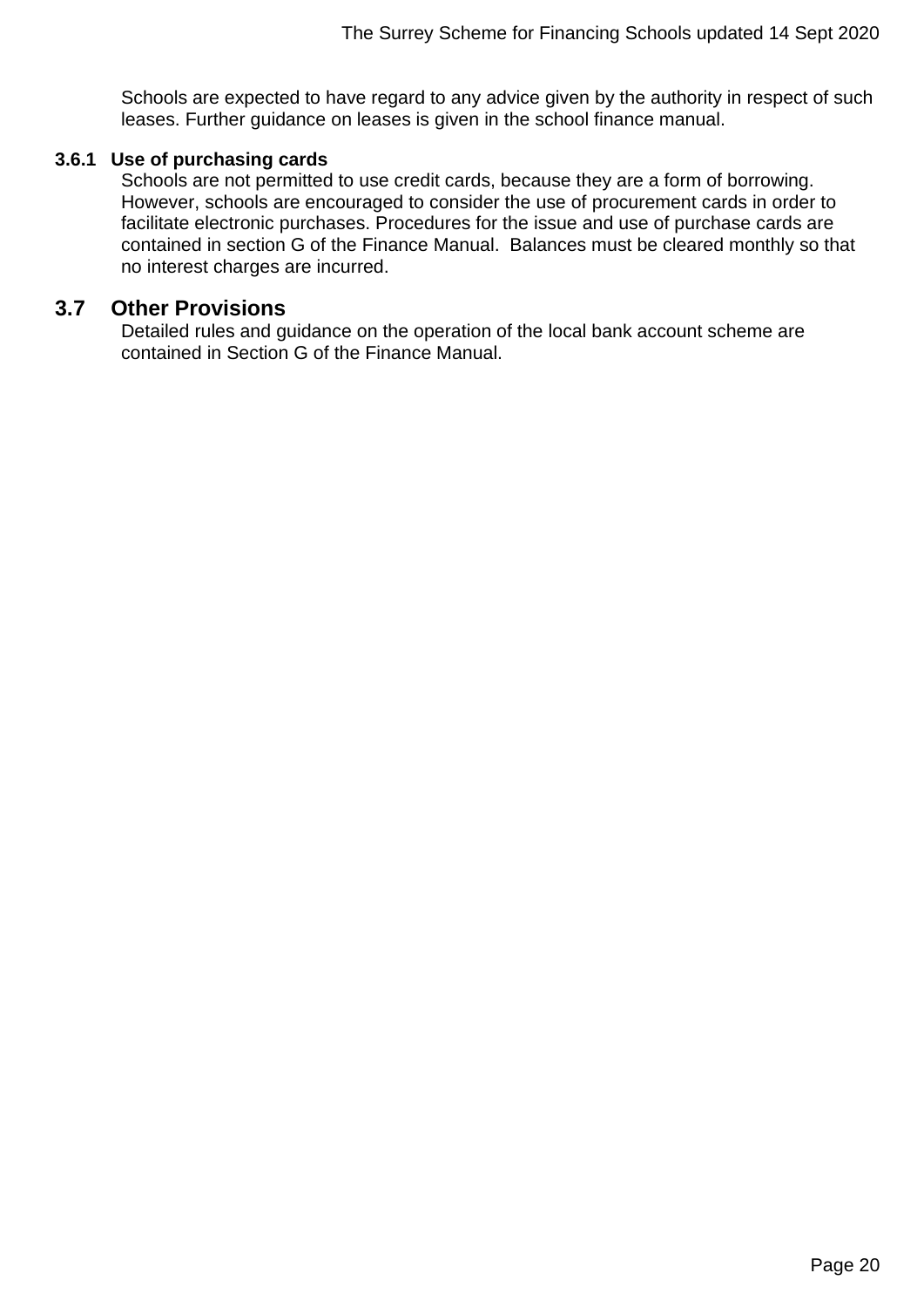# <span id="page-20-0"></span>**Section 4: The Treatment of Surpluses and Deficit Balances Arising in Relation to Budget Share**

# <span id="page-20-1"></span>**4.1 Right to Carry Forward Surplus Balances**

Schools must carry forward from one financial year to the next any surplus/deficit in net expenditure relative to the school's budget share for the year plus/minus any balance brought forward from the previous year, subject to section 4.2 below

Any school opening a new bank account will receive their estimated carry forward surplus balance on 1 April. The estimate figure would be agreed between the school and the Authority. Any adjustment to this figure would be made following closure of accounts using the outturn statement published under s.251 of the Apprenticeship, Skills, Children and Learning Act 2009.

## <span id="page-20-2"></span>**4.2 Scrutiny of surplus balances**

The authority is entitled to request information on the proposed use of surplus balances from any school where surplus balances exceed 8% of the following year's budget share (5% for secondary schools) or in other circumstances where, in its view, the level of surplus balances may be a cause for concern. In certain circumstances, the authority may consider the maintenance of a high level of uncommitted surplus balances, unsupported by specific proposals for their use, as evidence of weak management, justifying further action (eg a requirement to submit multi year financial forecasts, or to provide more frequent financial monitoring reports). The authority will no longer recover excessive surplus balances from individual schools.

#### <span id="page-20-3"></span>**4.3 Interest on Surplus Balances**

Balances held by the Authority on behalf of schools, outside schools' local bank accounts, whether capital or revenue, will attract no interest

## <span id="page-20-4"></span>**4.4 Obligation to Carry Forward Deficit Balances**

Deficit balances will be carried forward **every year** by the deduction of the relevant amounts from the following year's budget share.

## <span id="page-20-5"></span>**4.5 Planning for Deficit Balances**

Schools may only plan for a deficit budget in accordance with the terms of paragraph 4.9 below. Outside this provision, schools should ensure that total planned expenditure for the financial year should not exceed the budget share, adjusted by amounts carried forward from the previous financial year.

#### <span id="page-20-6"></span>**4.6 Charging of Interest on Deficit Balances Application of Interest**

Surrey Maintained schools will be charged interest at the Local Authority seven day rate on cash advances to support a deficit budget.

In some instances the charging of interest may not be in the educational interests of pupils and may act as a disincentive to a new headteacher. Interest charges will therefore be waived in circumstances determined by the Authority. Such circumstances may include schools due for closure or years where in the view of the Authority, the overall budget settlement produces a larger than expected number of deficit budgets in circumstances outside the control of the school governing body. Charges will not be waived for schools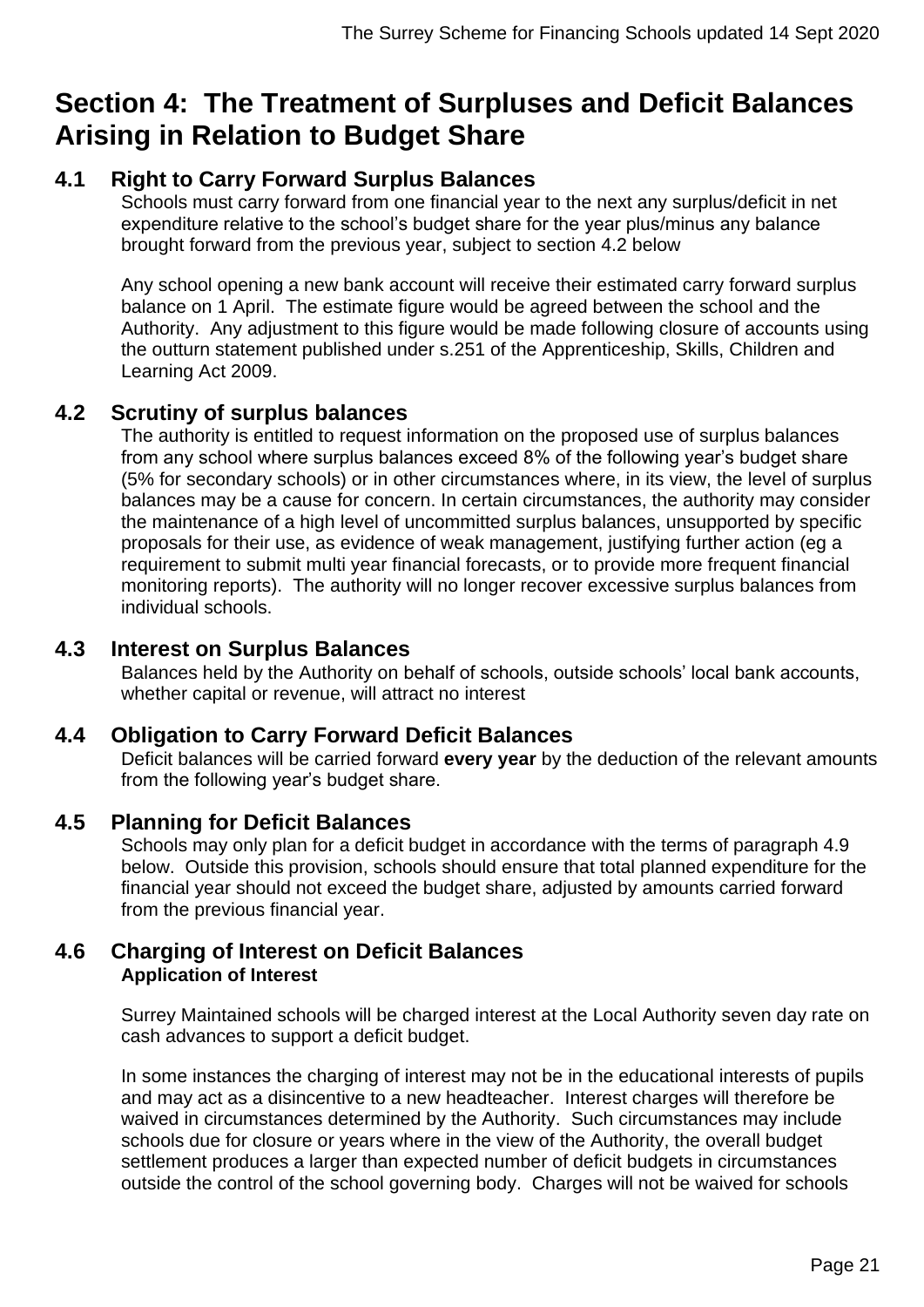operating without a licensed deficit, or for cash advances exceeding these required to support the licensed deficit.

#### **Calculation of Interest**

Interest will be charged on the amount and duration of any additional advance using the following calculation:

Additional advance x Number of days/365 x Interest Rate

The interest rate will be the Local Authority 7 Day Rate

#### <span id="page-21-0"></span>**4.7 Writing Off Deficits**

The Authority has no power to write off the deficit balance of any school.

#### <span id="page-21-1"></span>**4.8 Balances of Closing and Replacement Schools**

When a school closes, any balance (whether surplus or deficit) reverts to the Authority. It cannot be transferred as a balance to any other school, even where the school is a successor to the closing school. For the avoidance of doubt, where a school converts to an Academy on the application of the governing body, under s4(1)(a) of the Academies Act 2010, its surplus (or deficit unless sponsored) at the date of conversion transfers to the Academy.

However, where in the funding period, a school has been established or is subject to a prescribed alteration as a result of the closure of a school, a local authority may add an amount to the budget share of the new or enlarged school to reflect all or part of the unspent budget share (including any surplus carried over from previous funding periods) of the closing school for the funding period in which it closes. Surrey will normally do this where there is a clearly identifiable school which meets the criteria..

#### <span id="page-21-2"></span>**4.9 Licensed Deficits**

Governors have no legal right to set a deficit budget without the consent of the Authority and should not presume that such consent will be granted. However, the Authority will consider approving a licensed deficit to a school where it agrees that there are circumstances in which it would be unreasonable for that school to balance its budgets in-year. This will be funded from the collective surplus of school balances held by the Authority on behalf of schools.

The detailed arrangements applying to this scheme are set out below:

- (a) the maximum length of time over which a school may repay a deficits is three years, In practice the timescale will depend on the extent of the deficit and the school's ability to take early action.
- (b) deficit arrangements may be agreed in the following circumstances

Falling pupil numbers

Spreading the cost of cyclical maintenance works over two or more years

Other circumstances agreed by the Authority to be reasonable;

(c) the maximum level of deficit which may be agreed is 10% of a school's Budget Share. Licensed Deficits in excess of 5% of a school's Budget Share will be reported to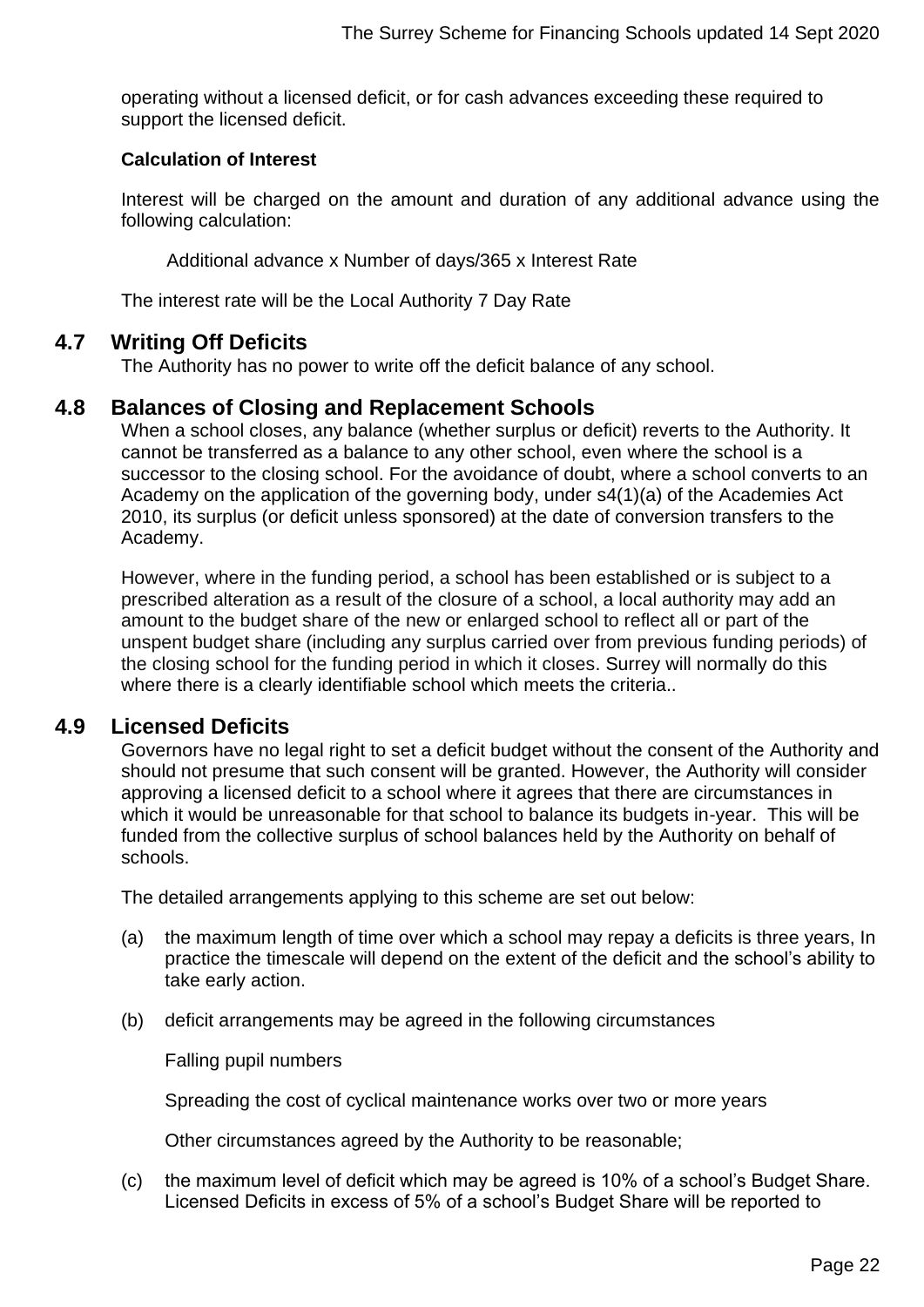Members for approval. For the purpose of this section, the budget share includes early years funding for 3-4 year olds registered at the school For schools with funded SEN places, and pupil referral units, it also includes SEN top up funding (other than IPSB) even though this is not technically part of the budget share

- (d) schools' balances will be used to support deficits which will be subject to a ceiling of 20%.of available balances'
- *(e)* schools wishing to apply to the Local Authority to set a deficit budget must consult the authority and should have regard to the advice given by the authority's Finance Consultant if they subsequently choose to apply for a deficit.. A higher level of budget monitoring will be required by the school and Authority for the period of the deficit and until such a time afterwards as the Authority is satisfied that the school is maintaining a balanced budget.
	- (f) Requests for licensed deficits will not normally be approved unless the school can produce a recovery plan which, in the view of the Authority, is realistic, prudent and does not exceed three years. Schools have a duty to identify potential deficits and to plan recovery action early. The Local Authority expects the Recovery Plan to be submitted by 1 June. The format of the Recovery Plan, and arrangements for its submission, will be specified by the Authority in the Finance Manual. From April 2021 a recovery plan is a statutory requirement where budget deficits exceed 5% of budget.
	- (g) Where a licensed deficit application exceeds 5% of budget, where in the opinion of officers repayment is likely to prove particularly challenging, or where it has been identified through the monitoring process that the school is unlikely to meet its repayment targets, the Authority may impose additional restrictions on a school during the term of the licence, as part of the licence, eg the right of approval of specified staffing appointments or of contracts over a specified value. The need for such restrictions would be assessed on a school by school basis

#### <span id="page-22-0"></span>**4.10 Loan Schemes**

The Authority operates a loan scheme funded by the collective balances held by schools. All schools maintained by the Authority are eligible to apply for a loan facility that can be for the:

- Purchase or replacement of equipment including computer equipment;
- Full or part funding of premises projects;
- fulfilment of maintenance responsibilities;
- energy and environmental improvements:
- purchase of key worker housing.

Loans must only be used to assist schools in spreading the cost over more than one year of large one-off individual items of a capital nature that have a benefit to the school lasting more than one financial or academic year. Loans must not be used as a means of funding a deficit that has arisen because a school's recurrent costs exceed its current income. If loans are made to fund a deficit, the Secretary of State will consider using the power under paragraph 13(4)(d) of Schedule 1 to the Academies Act 2010 to make a direction to the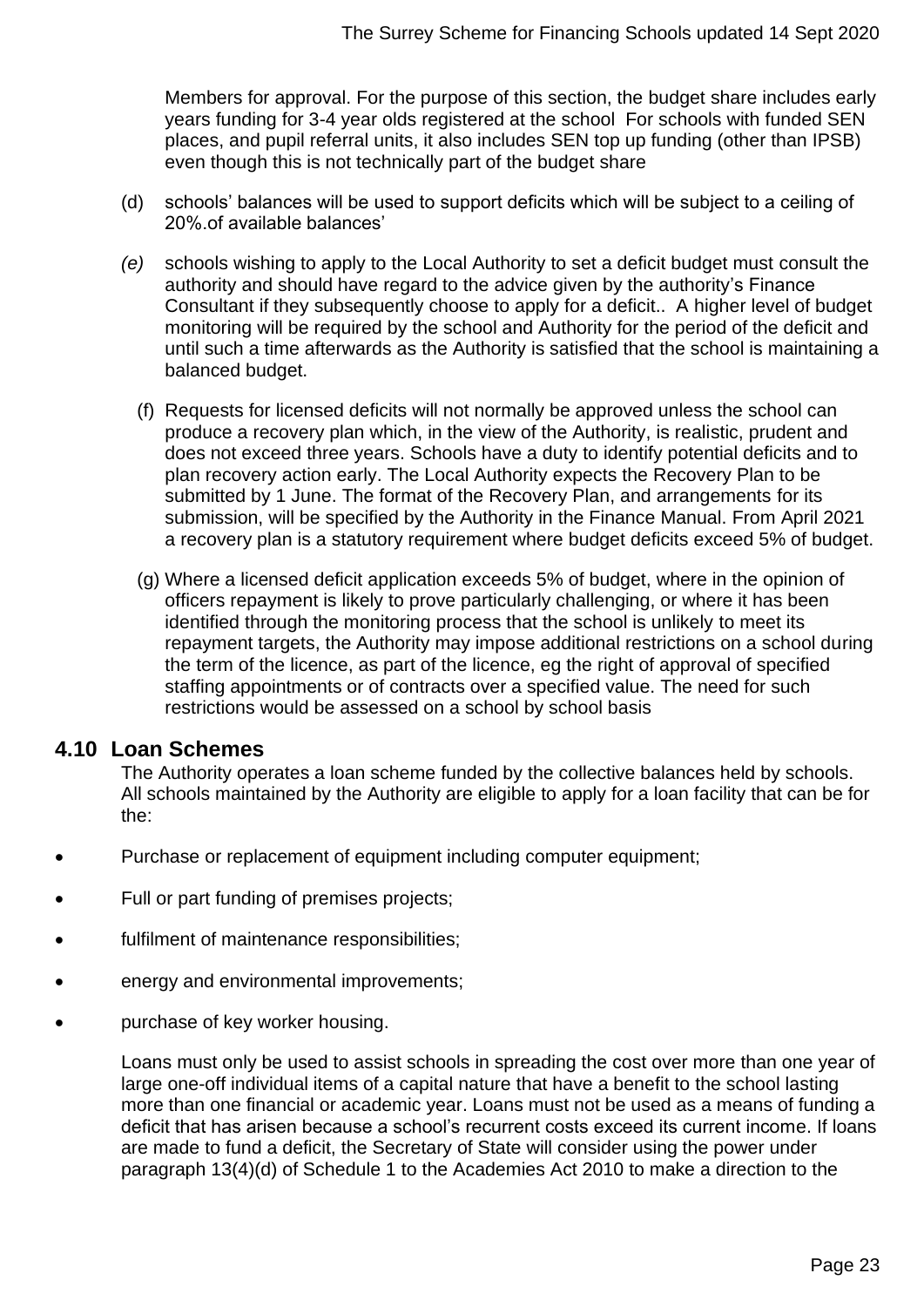effect that such a loan does not transfer, either in full or part, to the new Academy school in individual cases.

The normal maximum loan will be up to 5% of the schools budget share**.** However, subject to a detailed business plan, the Authority may approve a loan in excess of this limit, provided it is satisfied that the school can meet the ongoing commitment.

Equipment loans will normally be for a maximum period of three years. Only in exceptional cases will loans for equipment be extended to a maximum of five years. Loans for property will be up to five years, but may be extended to ten years for larger loans used to create or secure an asset.

Approval Arrangements

Loans up to £100,000 will be approved by the Director of Education, Lifelong Learning and **Culture** 

Loans between £100,000 and £500,000 will be approved by the Director of Education, Lifelong Learning and Culture following consultation with the Schools Forum;

Loans over £500,000 will be approved by the council's Cabinet, following consultation with the Schools Forum.

Full details of the scheme including loan approval criteria are contained in Section I of the Finance Manual.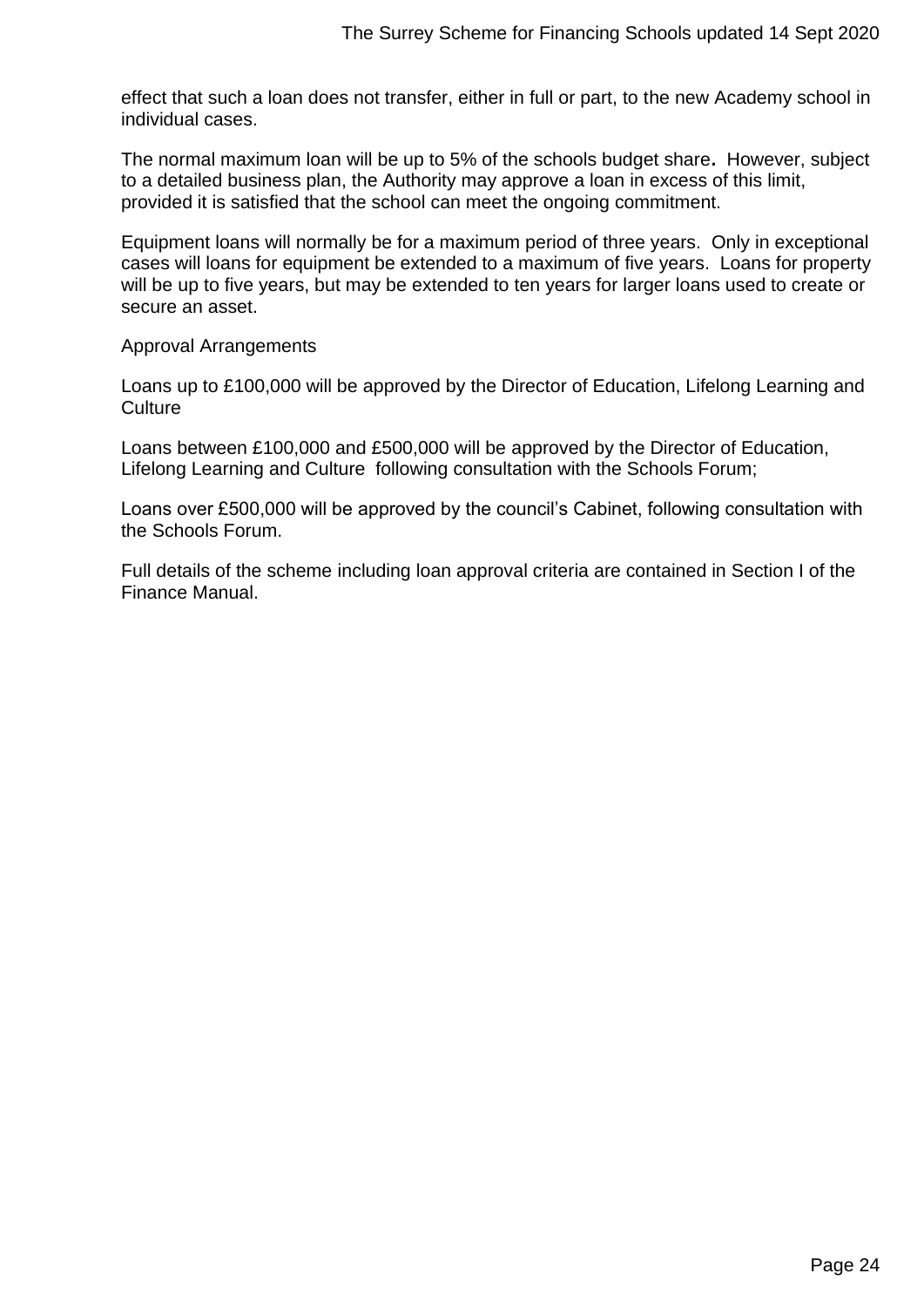# <span id="page-24-0"></span>**Section 5: Income**

# <span id="page-24-1"></span>**5.1 Income from Lettings**

Schools may retain income from letting of the school premises which would otherwise accrue to the Authority, subject to alternative provisions arising from any joint use or Private Finance Initiative (PFI) agreements. Schools are permitted to cross-subsidise lettings for community and voluntary use with income from other lettings, provided that the governors are satisfied that this will not interfere to a significant extent with the performance of any duties imposed on them by the Education Acts, including the requirement to conduct the school with a view to promoting high standards of educational achievement. There is a requirement to prepare a memorandum account to demonstrate the extent to which this has been done. Schools whose premises are owned by the Authority shall be required to have regard to directions issued by the Authority as to use of school premises as permitted under the School Standards and Framework Act 1998. Full details are contained in Section M of the Finance Manual. However, where land is held by a charitable trust, it will be for the school's trustees to determine the use of any income generated by the land.

In retaining income from lettings, schools should be mindful of any obligations which they may have to tenants in maintaining buildings or providing other services, the cost of which would fall upon lettings income or should be funded from their budget share as appropriate.

# <span id="page-24-2"></span>**5.2 Income from Fees and Charges**

Schools will retain any income from fees and charges except where the service is provided by the authority from centrally retained funds. Schools are required to have regard to DfE and any Authority guidance on charging and remissions (see Finance Manual)

# <span id="page-24-3"></span>**5.3 Income from Fund Raising Activities**

Schools will retain any income generated through fund raising activities.

# <span id="page-24-4"></span>**5.4 Income from the Sale of Assets**

Schools will retain the proceeds from the sale of assets except in cases where the asset was purchased with non-delegated funds (in which case it should be for the authority to decide whether the school should retain the proceeds), or the asset concerned is land or buildings forming part of the school premises and is owned by the authority.

# <span id="page-24-5"></span>**5.5 Administrative Procedures for the Collection of Income**

Because of the potential VAT implications of providing services which lead to fees and charges, fund raising activities and the sale of assets, the Authority has established administrative procedures for the collection of income which are contained in Section L of the Finance Manual.

# <span id="page-24-6"></span>**5.6 Purposes for Which Income May be Used**

Income from the sale of assets purchased with delegated funds can only be used for the purposes of the school.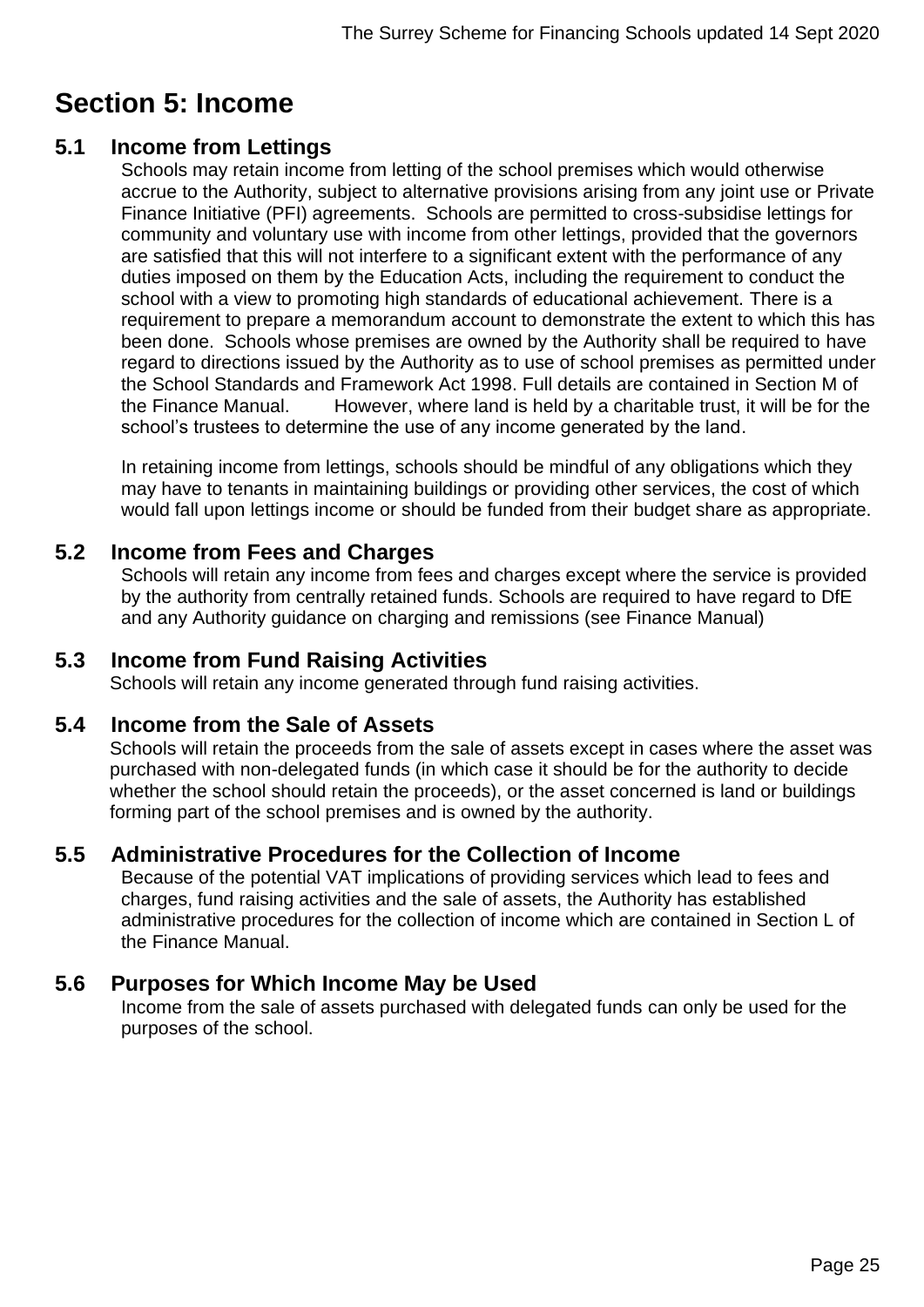# <span id="page-25-0"></span>**Section 6: The Charging of School Budget Shares**

#### <span id="page-25-1"></span>**6.1 General Provision**

The Authority must charge the salaries of school based staff to the budget share of a school at actual cost. Otherwise the budget share of a school can be charged by the Authority without the consent of the governing body only in circumstances set out in section 6.3 below.

The Authority shall consult a school as to the intention to so charge, and shall notify a school when it has been done.

Schools are reminded that the Authority cannot act unreasonably in the exercise of any power given by this scheme, or it may be the subject of a direction under section.496 of the Education Act 1996.

For the avoidance of doubt, the LA may de-delegate funding for permitted services from budgets of primary and secondary schools without the approval of individual governing bodies, provided that this has been approved by the Schools Forum representatives of the relevant sector.

For this purpose the deduction from budget shares known locally as the "central services levy" for services provided by the Authority to maintained schools only is not regarded as a charge.

#### <span id="page-25-2"></span>**6.2 Charging of Salaries at Actual Cost**

The Authority must charge the salaries of school based staff to the budget share of a school at actual cost.

## <span id="page-25-3"></span>**6.3 Circumstances in Which Charges May be Made**

- 6.3.1. Where premature retirement costs have been incurred without the prior written agreement of the Authority to bear such costs (the amount chargeable being only the excess over any amount agreed by the Authority); By way of background Annex G sets out current DFE guidance on responsibility for premature retirement and redundancy costs;
- 6.3.2. Other expenditure incurred to secure resignations where there is good reason to charge the cost to the school
- 6.3.3. Awards by courts and industrial tribunals against the authority, or out of court settlements**,** arising from the action or inaction by the governing body contrary to the Authority's advice.
- 6.3.4. Expenditure by the Authority in carrying out health and safety work, including tree management, or capital expenditure for which the authority is liable where funds have been delegated to the governing body for such work, but the governing body has failed to carry out the required work;
- 6.3.5. Expenditure incurred by the Authority in remedying defects or making good directly consequential damage in respect of building or building services works undertaken by the Governing Body and funded from budget shares, where the premises are owned by the Authority or the school has voluntary controlled status;
- 6.3.6. Expenditure incurred by the Authority in insuring its own interests in a school where funding has been delegated but the school has failed to demonstrate that it has arranged cover at least as good as that which would be arranged by the Authority;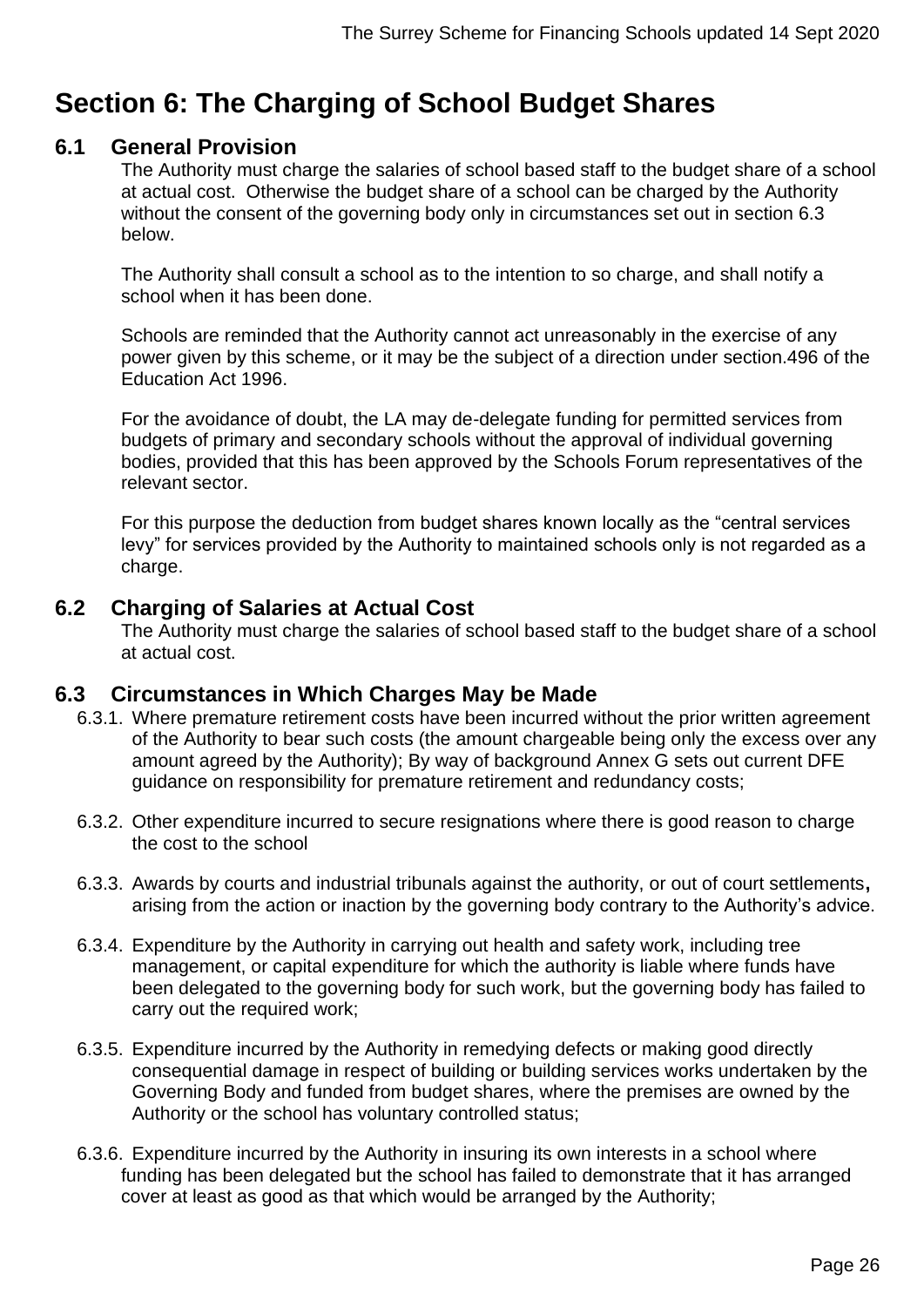- 6.3.7. Recovery of monies due from a school for services provided to the school, where a dispute over the monies due has been referred to a disputes procedure set out in a service level agreement, and the result is that monies are owed by the school to the Authority;
- 6.3.8. Recovery of penalties imposed on the Authority by HM Revenues and Customs, the Contributions Agency, the Environment Agency, Teachers Pensions or other regulatory authorities as a result of school negligence.
- 6.3.9. Corrections of Authority errors in calculating charges to a budget share (e.g. pension deductions).
- 6.3.10. Additional transport costs incurred by the Authority arising from decisions by the governing body on the length of the school day, and failure to notify the Authority of nonpupil days, resulting in unnecessary transport costs.
- 6.3.11. Legal costs which are incurred by the Authority because the governing body did not accept the advice of the Authority
- 6.3.12. Costs of necessary health and safety training for staff employed by the Authority, where funding for training had been delegated but the necessary training not carried out.
- 6.3.13. Compensation paid to a lender where a school enters into a contract for borrowing beyond its legal powers, and the contract is of no effect.
- 6.3.14. Cost of work done in respect of teacher pension remittance and records for schools using non-Authority payroll contracts, the charge to be the minimum needed to meet the cost of the Authority's compliance with its statutory obligations.
- 6.3.15. Costs incurred by the Authority in securing provision specified in an Education Health Care Plan where the governing body of a school fails to secure such provision despite the delegation of funds in respect of low cost high incidence special educational needs (SEN) and/or of specific funding for a pupil with high needs.
- 6.3.16. Costs incurred by the Authority due to submission by the school of incorrect data. Including, without limitation, actual losses of income by the authority through reliance on that data, and additional costs incurred by the authority in correcting that data (for example, in additional visits to schools to obtain supporting information), and penalties and fines imposed by government or its agencies on the authority, for example those payable under the Carbon Reduction Commitment scheme.
- 6.3.17. Recovery of amounts spent from specific grants on ineligible purposes.
- 6.3.18. Costs incurred by the Authority as a result of the governing body being in breach of the terms of a contract.
- 6.3.19. Any legal costs, compensation, out of court settlements and ombudsman costs associated with a school governing body failing to carry out a Director's Notice on the admission of a pupil to a school.
- 6.3.20. Recovery of outstanding balances on loans to school staff, where the loan was approved by the headteacher and/or governing body, the loan was to be recovered by deduction from payroll, the member of staff is no longer employed by the school or authority, and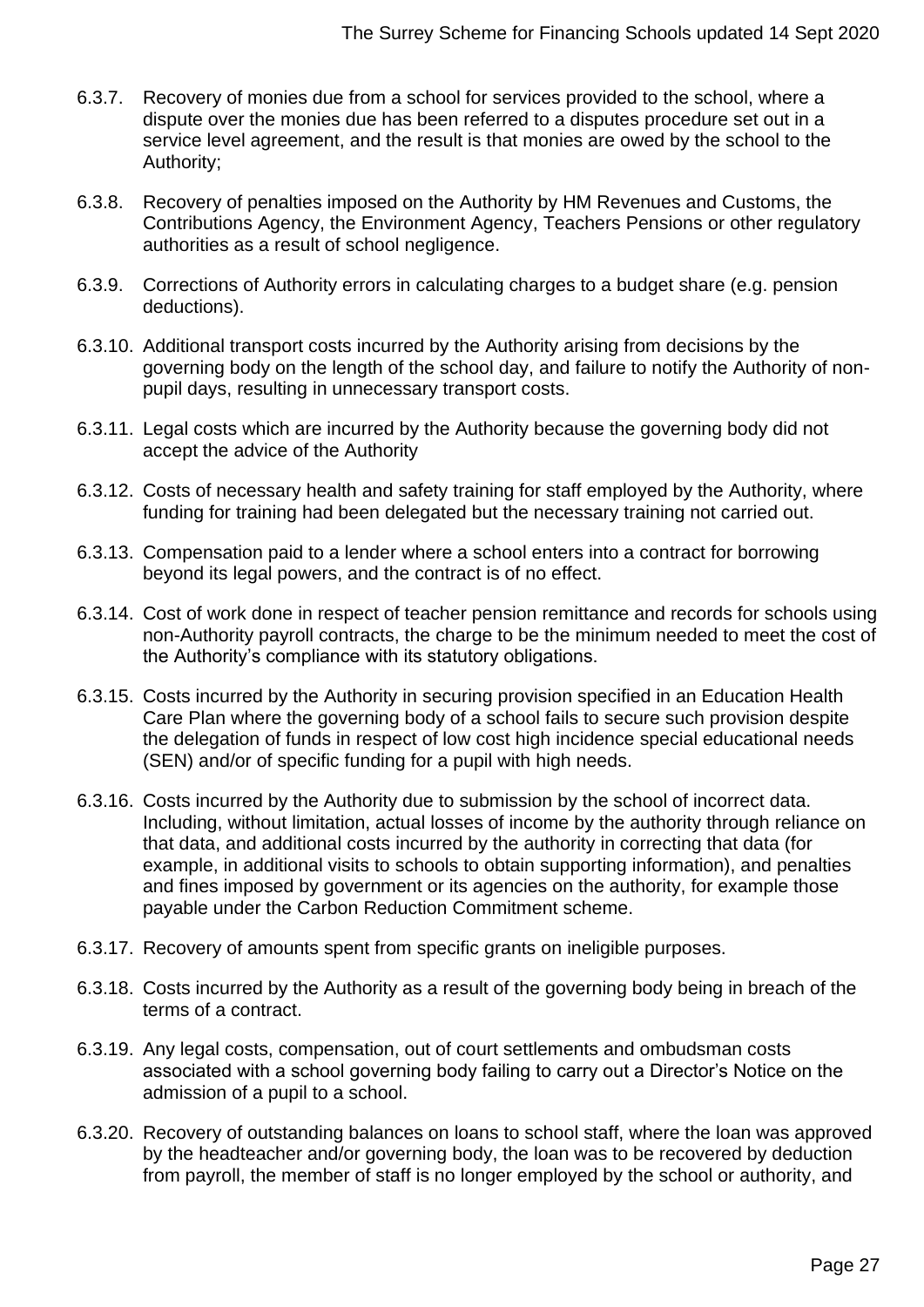where it has been impossible to make acceptable alternative arrangements to recover the outstanding debt from the borrower.

- 6.3.21. Costs incurred by the Authority as a result of failure by a school, without good cause, to supply data required under the Scheme, or by statute, including financial and School Census data and data required to fulfil the authority's duties under the Carbon Reduction Commitment emissions trading scheme.
- 6.3.22. Costs incurred by the Authority as a result of substantial and continuing failure by a school to comply with the financial reporting requirements of the Scheme, where not covered by section 6.3.16, and where the school has not attempted to seek competent advice or to act on that advice
- 6.3.23. Costs incurred by the authority, or by other schools, as a result of the school withdrawing from a cluster arrangement, for example where such an arrangement funded staff providing services across the cluster, and where there was evidence of the school's agreement to that arrangement for a specified period (not yet expired) or of the school's membership of the body which agreed it.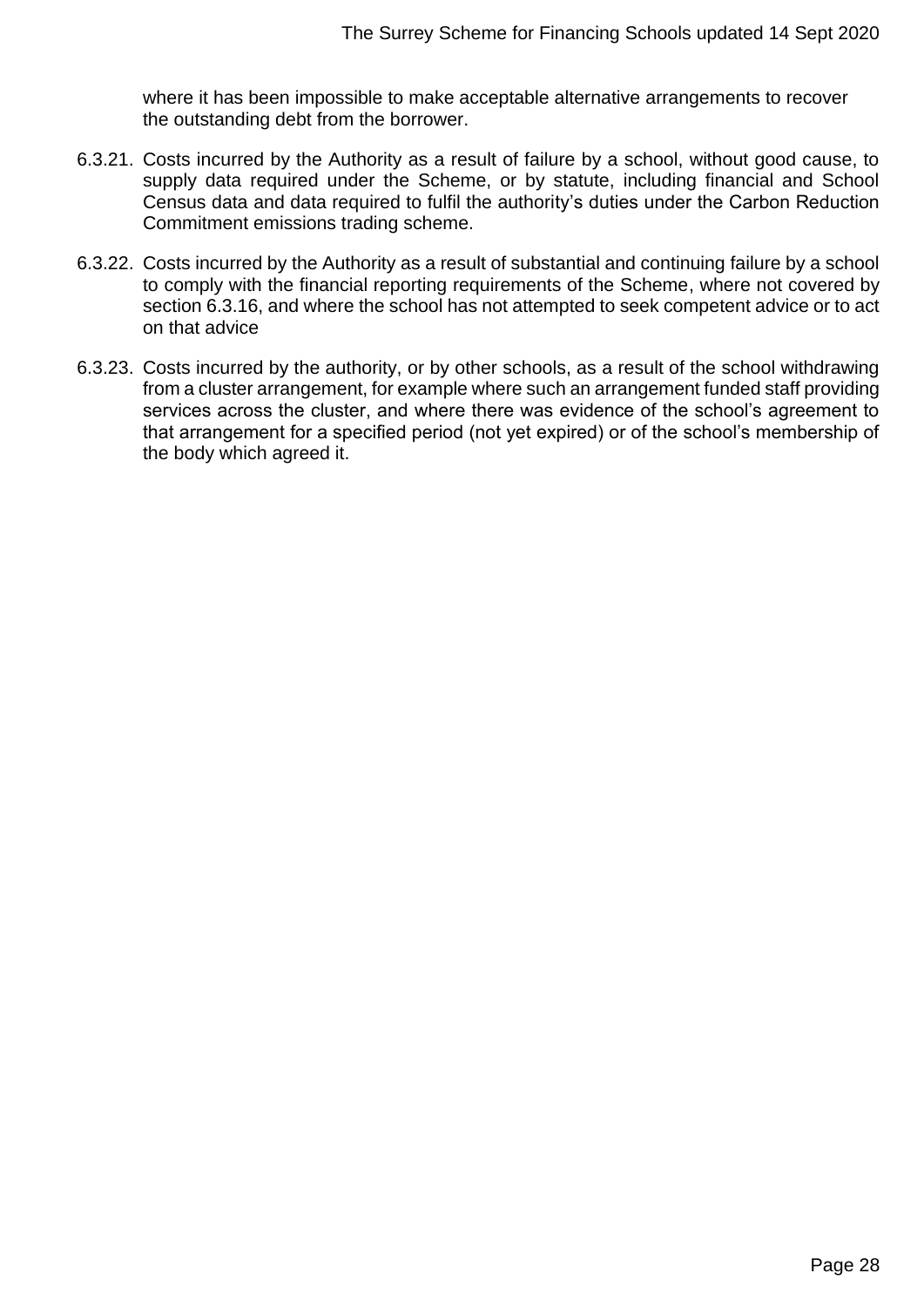# <span id="page-28-0"></span>**Section 7: Taxation**

# <span id="page-28-1"></span>**7.1 Value Added Tax (VAT)**

All maintained schools form part of the Authority for VAT purposes and act as agents to the Authority when making payments including VAT through the local bank account scheme. Schools are able to recover the VAT liability, which is reimbursed to the school following the completion of monthly returns.

Detailed guidance on VAT matters is contained in the Finance Manual as follows:

Section F - Annexe 1 - VAT

Section G - Local Bank Accounts

# <span id="page-28-2"></span>**7.2 Construction Industry Tax Scheme (CITS)**

Schools are required to abide by the procedures issued by the authority in connection with CITS. Detailed guidance is contained in Section G - Annexe 6 - CITS of the Finance Manual.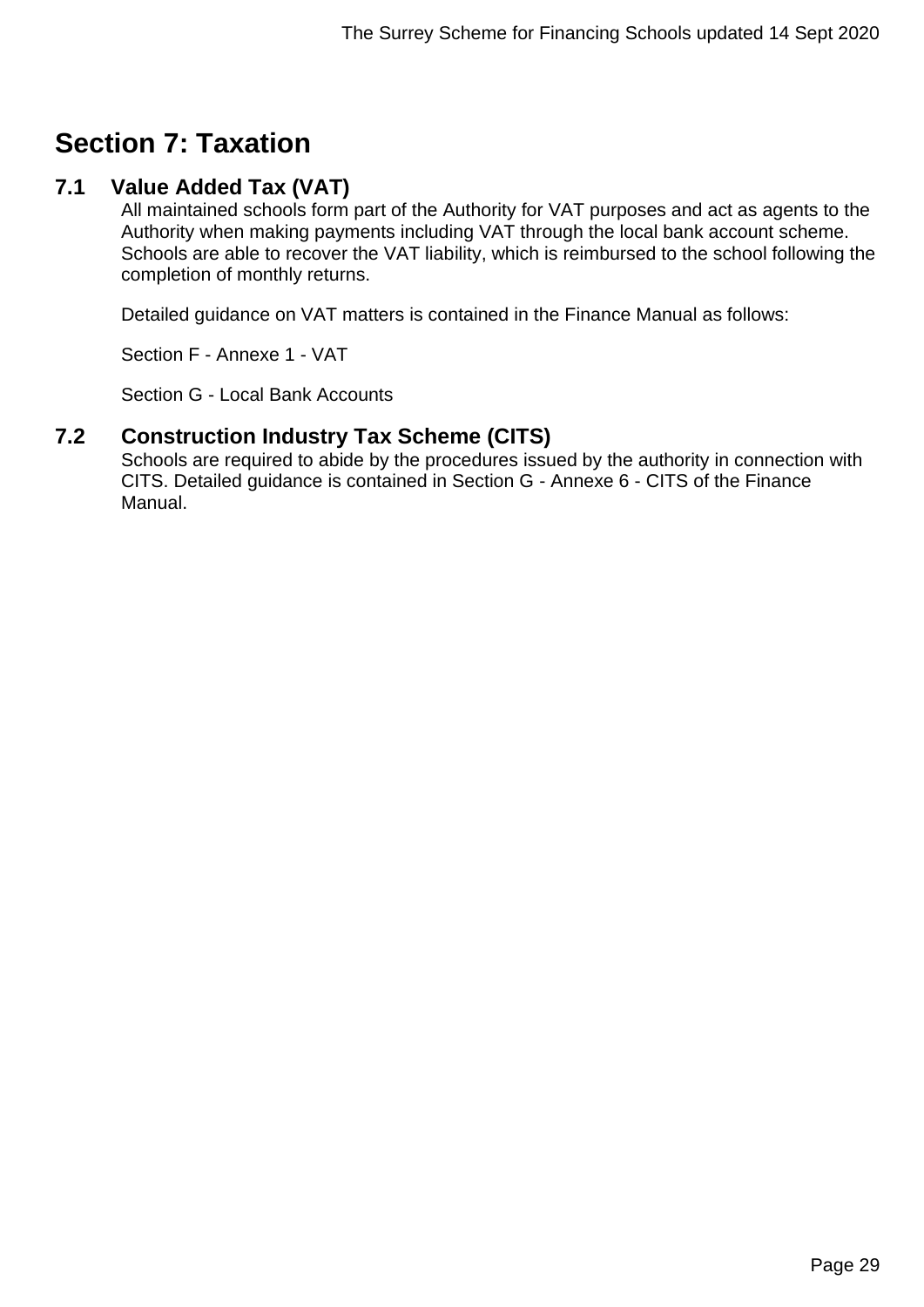# <span id="page-29-0"></span>**Section 8: The Provision of Services and Facilities by the Authority**

# <span id="page-29-1"></span>**8.1 Provision of Services from Centrally Retained Budgets**

The Authority will determine on what basis services (including Premature retirement costs and redundancy payments) from centrally retained funds will be provided to schools. The Authority is not permitted to discriminate in its provision of services on the basis of categories of schools except where

- (a) funding has been delegated to some schools only or
- (b) such discrimination is permissible under the School and Early Years Finance regulations or the Dedicated Schools Grant conditions of grant.

# <span id="page-29-2"></span>**8.2 Timescales for the Provision of Services Bought Back from the Authority using Delegated Budgets**

Any agreement between the Authority and its schools for the provision of services or facilities bought back from the Authority or other County Council Departments starting on or after 1 April 1999 shall be limited to a maximum of three years from the inception of the scheme or the date of the agreement, whichever is the latter. Subsequent agreements for the same services or facilities are limited to periods not exceeding five years. This requirement excludes centrally funded premises and liability insurance as the limitations may be impractical for insurance purposes. Contracts for the supply of catering services can be for five and seven years respectively.

When a service is provided for which expenditure is not retainable centrally by the Authority under Regulations made under section 46 of the Act, it must be offered at prices which are intended to generate income which is no less than the cost of providing these services. The total cost of the service must be met by the total income, even if schools are charged differentially.

#### **8.2.1 Packaging**

Any service provided by the Authority on a buyback basis must be offered in a way which does not unreasonably restrict schools' freedom of choice among the services available. Where practicable, this will include provision on a service-by-service basis as well as in packages of services.

## <span id="page-29-3"></span>**8.3 Service Level Agreements**

Service level agreements must be in place by 31 March to operate from 1 April. When a service produces a SLA, this must allow schools at least one month to consider the terms of the agreement before that agreement comes into force.

If services or facilities are provided under a service level agreement whether free or on a buyback basis, the terms of any such agreement starting on or after the inception of the scheme will be reviewed at least every three years if the agreement lasts longer than that.

Services, if offered at all by the Authority, will be available on the basis which is not related to an extended agreement, as well as on the basis of such agreements.

## <span id="page-29-4"></span>**8.4 Simple Buyback**

Arrangements will be made for simple buyback of services to minimise administration. The options available are: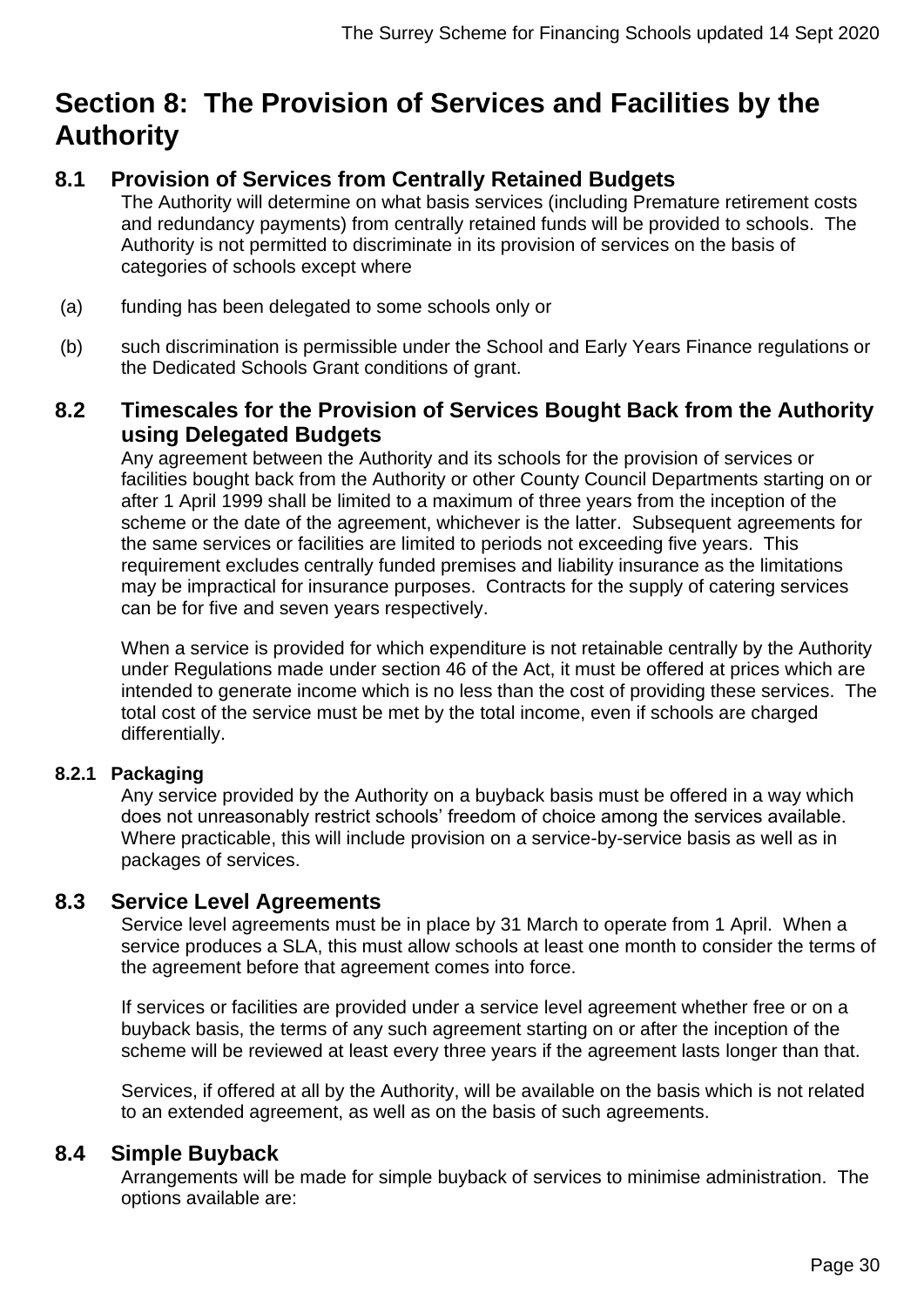- journal;
- invoicing.

Journal: this is a simple way of charging schools for a service. A journal will only be used where the school has agreed to the charge.

Invoice: Invoicing means that a service can charge more exactly e.g. a charge per training course, where each charge can be itemised. Schools know exactly what they are paying for each time they receive an invoice.

Invoices require more administration time (cost) both for the creditor and the debtor. Individual preparation is required and unpaid invoices need to be chased. Schools must check the invoice, draw a cheque and post.

#### <span id="page-30-0"></span>**8.5 Teachers' Pensions Regulations 1997.**

In order to ensure the performance of the duty on the Authority to supply Teachers Pensions with information under the Teachers' Pensions Regulations 1997, the following conditions are imposed on the Authority and governing bodies of all maintained schools covered by this Scheme in relation to their budget shares

The conditions only apply to governing bodies of maintained schools that have not entered into an agreement with the Authority to provide payroll services.

A governing body of any maintained school, whether or not the employer of the teachers at such a school, which has entered into any arrangement or agreement with a person other than the Authority to provide payroll services, shall ensure that any such arrangement or agreement is varied to require that person to supply salary, service and pensions data to the Authority which the Authority requires to submit its monthly return of salary and service to Teachers' Pensions and to produce its audited contributions certificate. The Authority will advise schools each year of the timing, format and specification of the information required. A governing body shall also ensure that any such arrangement or agreement is varied to require that Additional Voluntary Contributions (AVCs) are passed to the authority within the time limit specified in the AVC scheme. The governing body shall meet any consequential costs from the school's budget share.

A governing body of any maintained school which directly administers its payroll shall supply salary, service and pensions data to the Authority which the Authority requires to submit its annual return of salary and service to Teachers' Pensions and to produce its audited contributions certificate. The Authority will advise schools each year of the timing, format and specification of the information required from each school. A governing body shall also ensure that AVCs are passed to the authority within the time limit specified in the AVC scheme. The governing body shall meet any consequential costs from the school's budget share.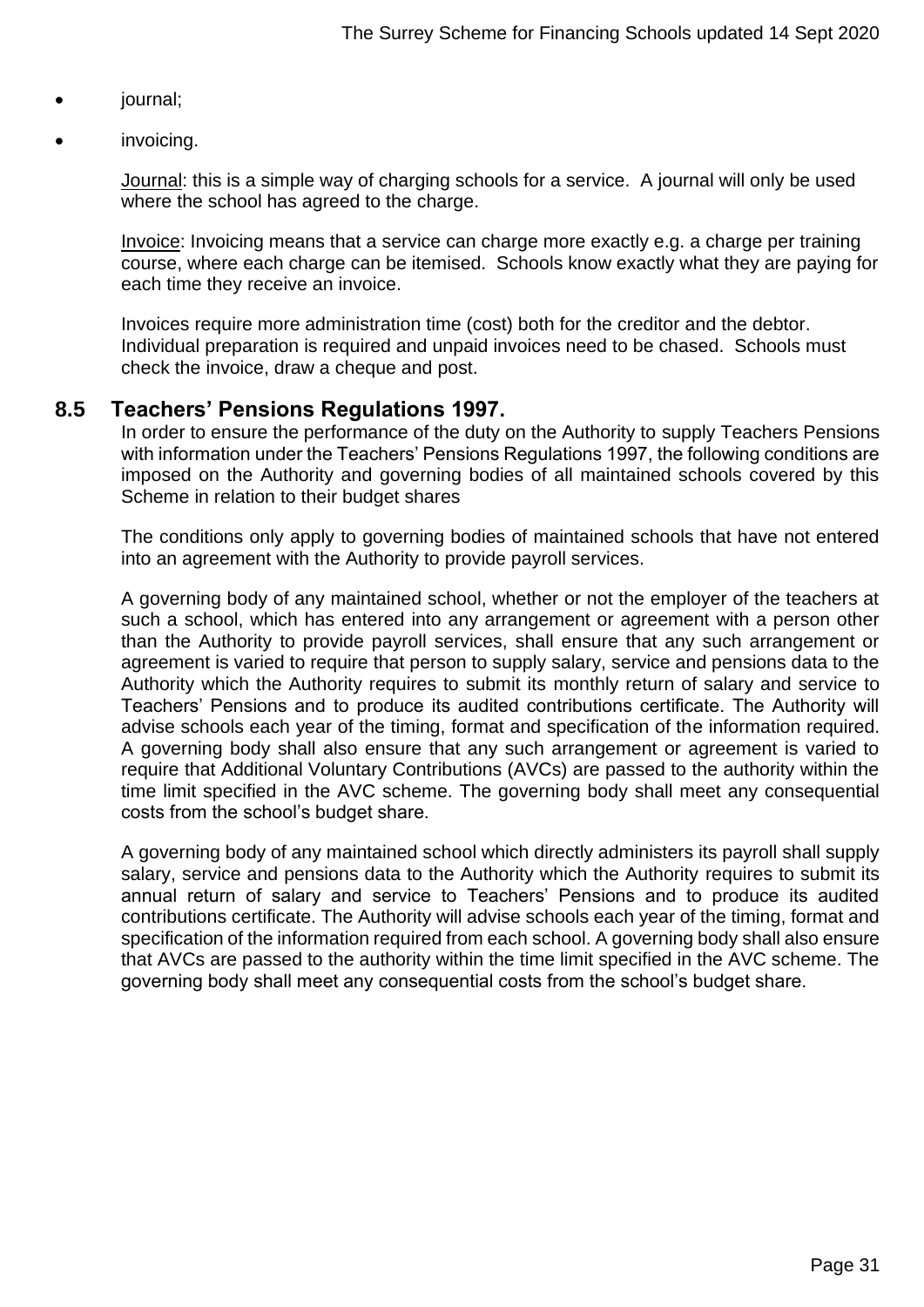# <span id="page-31-0"></span>**Section 9: Private Finance Initiative (PFI)/Private Public Partnership**

9.1 Authorities usually own their school buildings and equipment and thus will normally be the sole or main party to authority school PFI contracts. Authorities will have access to additional revenue support grant (via "PFI credits") to meet those elements of PFI fees relating to the "hire" or use of capital assets. The remainder of PFI fees will relate to operating charges and will need to be met from existing resources.

The operating charge elements of PFI fees will usually be for premises-related services, which schools normally meet from their delegated budgets.

When a PFI project is considered the Governing Body will be consulted on the proposals. If the proposal is to proceed, the Governing Body may need to meet a specified part of the PFI fee for the duration of the PFI contract. Such contributions from the delegated budget will only be with the agreement of the Governing Body.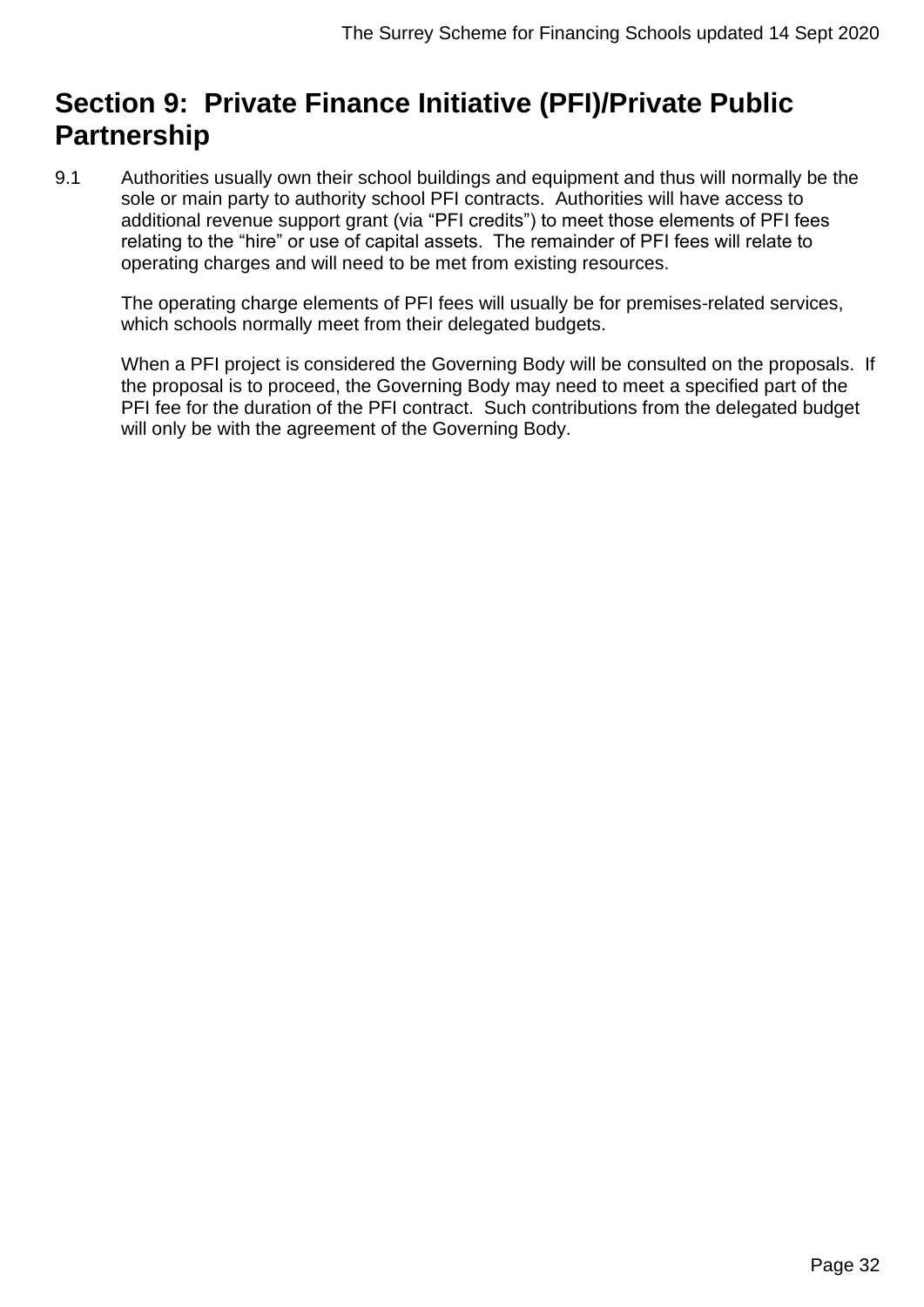# <span id="page-32-0"></span>**Section 10: Insurance**

## <span id="page-32-1"></span>**10.1 Insurance Cover**

Funding for insurance is delegated to all schools, subject to the right of Schools Forum to agree de-delegation in respect of maintained primary and secondary schools. The Authority will normally offer insurance cover to all schools on a traded basis. Should a school wish to arrange insurance independently, the Authority will require that school to demonstrate that cover relevant to the Authority's insurable interests, under a policy arranged by the Governing Body, is at least as good as the relevant minimum cover arranged by the Authority. The Authority is required to have regard to the actual risks which might reasonably be expected to arise at the school in question in operating such a requirement, rather than applying an arbitrary minimum level of cover for all schools

Instead of taking out insurance, a school may join the Secretary of State's Risk Protection Arrangement (RPA) for risks that are covered by the RPA, on the expiry of any existing contract after 1 April 2020. Schools should note that RPA cover is not identical to Surrey's, but it will be deemed to be cover which meets the authority's basic requirements, except in respect of motor insurance and damage caused by explosion of boilers, pressure vessels etc, which are not covered by the RPA. Schools are advised to take professional advice before changing their insurance arrangements. Schools may choose to join the RPA individually when any insurance contract, of which they are part, expires, or at the end of each financial year where they are part of the LA contract and a multi year agreement exists (subject to giving notice to the LA before 31 January to join the RPA on 1 April). . Alternatively primary and/or secondary maintained schools may join the RPA collectively by agreeing through the Schools Forum to de-delegate funding.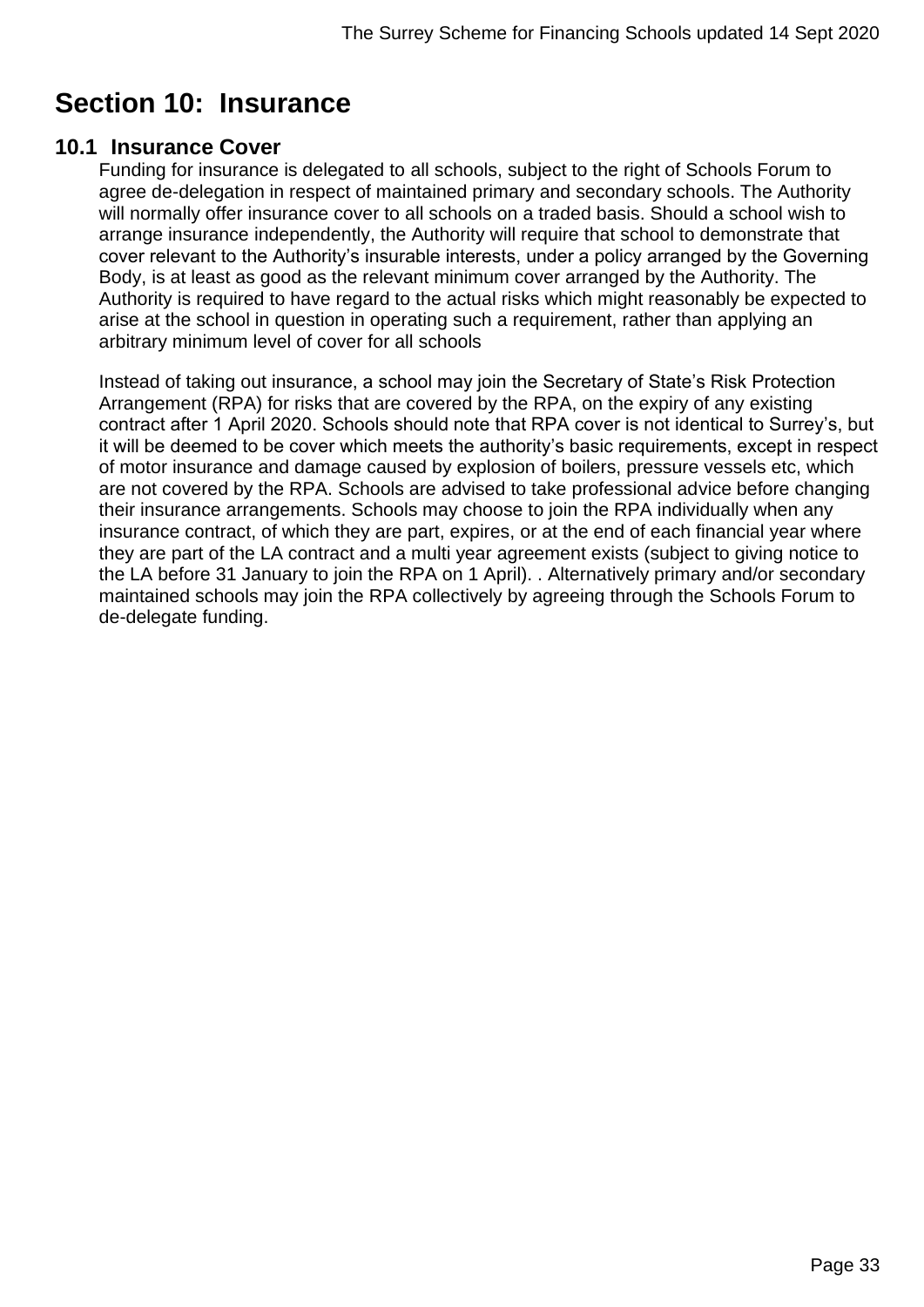# <span id="page-33-0"></span>**Section 11: Miscellaneous**

# <span id="page-33-1"></span>**11.1 Right of Access to Information**

Governing Bodies shall supply to the Authority all financial and other information which might reasonably be required by the Authority to satisfy itself as to the school's management of its delegated budget share, or the use made of any central expenditure provided by the Authority (e.g. earmarked funds) on the school.

#### <span id="page-33-2"></span>**11.2 Liability of Governors**

The Governing Body is a corporate body, and under the terms of section.50(7) of the School Standards and Framework Act 1998, Governors of maintained schools will not incur personal liability in the exercise of their powers to spend the delegated budget share provided they act in good faith.

#### <span id="page-33-3"></span>**11.3 Governors' Expenses**

The authority shall have the power to delegate to the Governing Body of a school yet to receive a delegated budget, funds to meet governors' expenses. The extent of these funds will be determined by the authority.

Under schedule 11 of the School Standards and Framework Act 1998, only allowances in respect of purposes specified in regulations may be paid to Governors from a school's delegated budget share. Schools are expressly forbidden from paying any other allowances to governors.

Schools are also barred from payment of expenses duplicating those paid by the Secretary of State to additional Governors appointed by him to schools under special measures.

## <span id="page-33-4"></span>**11.4 Responsibility for Legal Costs**

Legal costs incurred by the Governing Body, although the responsibility of the Authority as part of the cost of maintaining the school, may be charged to the school's budget share unless the Governing Body acts in accordance with the advice of the Authority. The legal costs relating to the statutory responsibility of aided school Governors for buildings remains the Governors' responsibility.

There may be occasions due to conflict of interests between the Authority and the governing body where the Legal Department of the County Council will not be able to represent the governing body. In such circumstances, the governing body will need to seek legal advice from a private law firm and meet the cost of this from the school budget.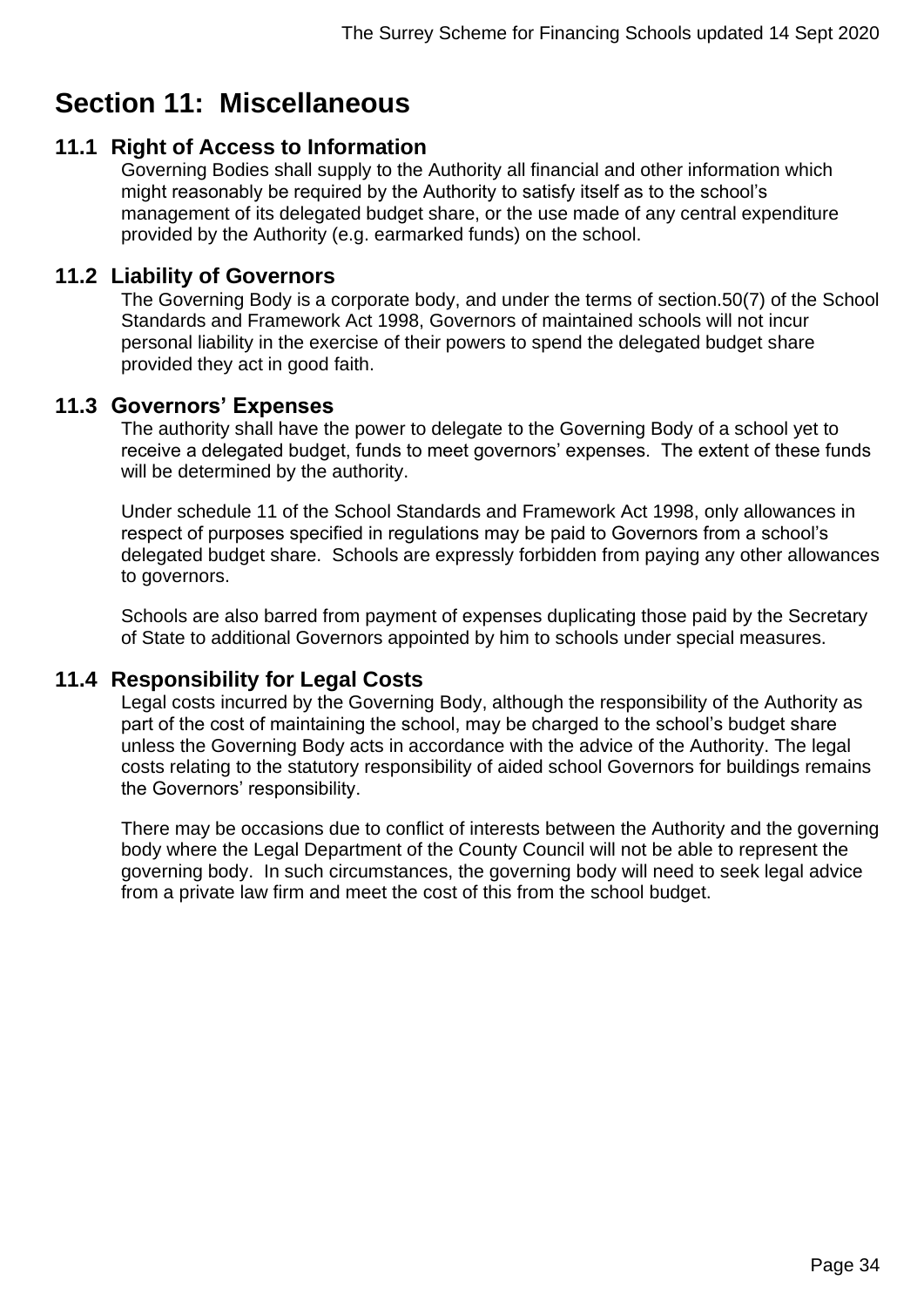# <span id="page-34-0"></span>**11.5 Health & Safety**

In expending the school's budget share, the Governing Body are required to have due regard to duties placed on the Authority in relation to health and safety, and to the specific responsibilities delegated to them in accordance with the County Council's policy on health and safety matters in the management of the budget share.

The Authority retains responsibility as the employer in Community and Voluntary Controlled schools to determine the Health and Safety Policy, Instructions and Information that ensures compliance with the law. Monitoring of compliance with the Policy by schools is an Authority responsibility. The Authority retains within the Fair Funding expenditure heading of Strategic Management the resources to fulfil a range of responsibilities such as establishing policies and setting standards, providing competence at a strategic level, carrying out reactive and proactive monitoring, reviewing the policies and standards and advising schools. The Authority has no responsibility as employer for Health and Safety in Voluntary Aided and Foundation schools. However, governors at such schools should have regard to the Authority's responsibilities for Health & Safety and the guidance and advice provided within the Authority's Health & Safety policy.

Schools have delegated to them the responsibility to make proper arrangements for the discharge of the employer responsibilities for Health and Safety. The resources delegated include those for making proper arrangements for Health and Safety, purchase of induction to and training in the Policy and the performance of risk assessment.

Community and Voluntary controlled Schools are required to make available to the Authority such information as it determines as necessary to ensure that its employer's responsibilities are being properly discharged. That information is set out in detail in the Health & Safety Manual which details the competent arrangements into which Governing Bodies need to have entered.

Where the Authority provides services for schools to buy into or recommends contractors then such arrangements will be deemed to be competent and those organisations will provide details of schools buying those services to the Authority. Definitions of competent arrangements are provided in the Health & Safety Manual.

Where governing bodies of Community and Voluntary Controlled schools do not buy into the Authority in house services or use the recommended contractors, they are required to assess the health & safety competence of contractors taking account of the Authority's policies and procedures and to submit that assessment to the Authority.

Where the Authority identifies that a school has not made competent arrangements it will put in place such arrangements and recover the cost from the school's delegated budget (see paragraph 6.2.4 of the Scheme). Where a school has failed to ensure that necessary training of staff has taken place the Authority may require staff to undertake such training and recover the costs from the school (see paragraph 6.2.12 of the Scheme).

# <span id="page-34-1"></span>**11.6 Right to Information for Chief Finance Officer**

The Governing Body must permit the Chief Finance Officer of the Authority, or any officer of the authority nominated by the Chief Finance Officer, to attend meetings of the Governing Body at which any agenda items are relevant to the exercise of his responsibilities. Prior notice of the Chief Finance Officer's attendance will be given unless it is impractical to do so.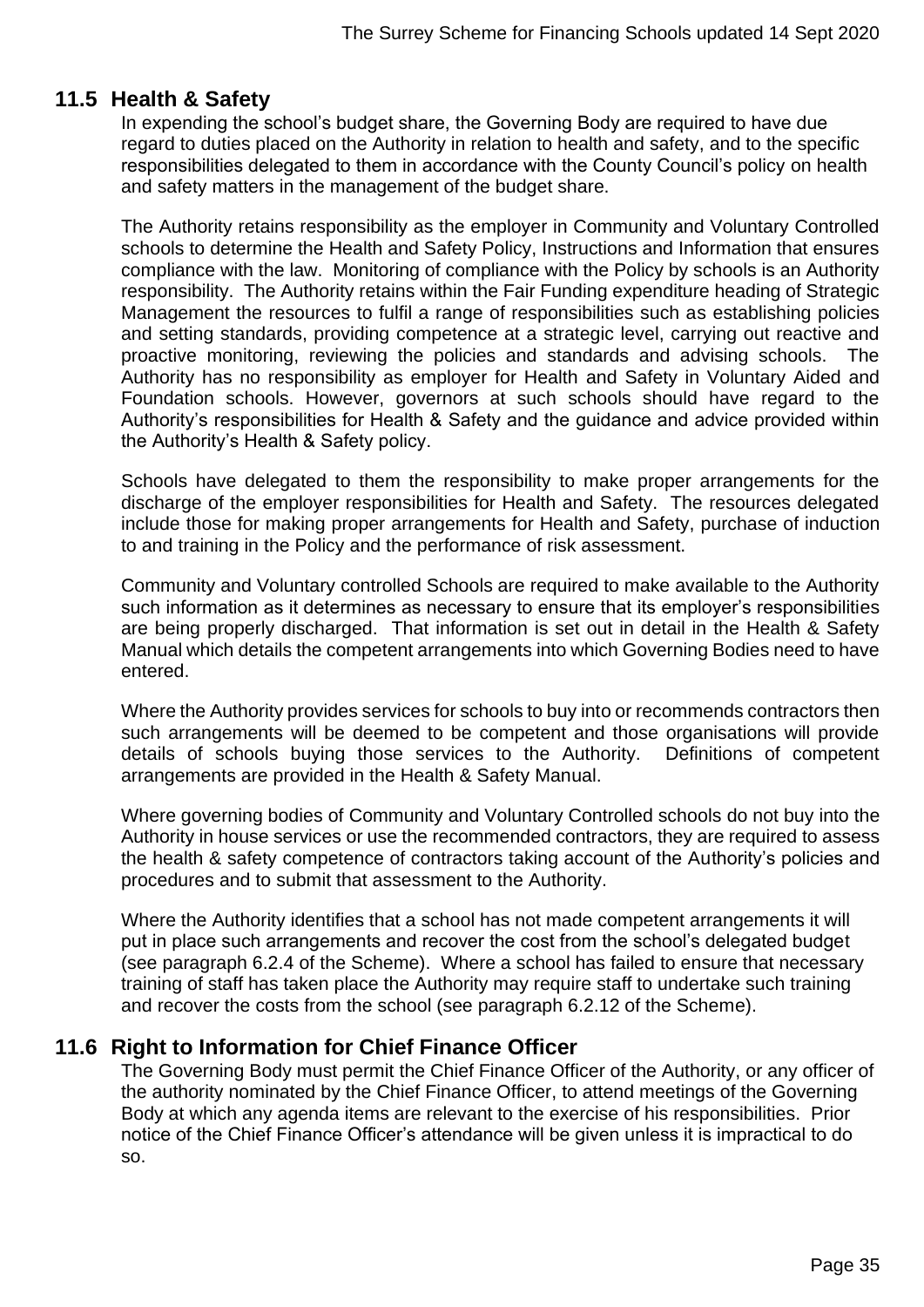The Chief Finance Officer's attendance shall normally be limited to items which relate to issues of probity or overall financial management and shall not be regarded as routine.

# <span id="page-35-0"></span>**11.7 Delegation to New Schools**

The Authority is empowered to delegate selectively and optionally to the Governing Bodies of schools which have yet to receive delegated budgets.

The Authority is empowered to delegate some spending powers to the temporary governing body of a new school without a delegated budget. It is a matter for the Authority to decide whether and to what extent to exercise the power in each case.

# <span id="page-35-1"></span>**11.8 Optional Delegated Funding**

Where a school exercises an option to receive delegated funding for an item, that option can only be exercised once a year by notification to the Authority at least three months prior to the financial year.

#### <span id="page-35-2"></span>**11.9 Special Educational Needs**

Schools are required to use their best endeavours in spending the budget share, to secure the special educational needs of their pupils.

## <span id="page-35-3"></span>**11.10Anti-Fraud and Anti-Corruption Strategy**

The County Council has published an Anti-Fraud and Anti-Corruption Strategy which underlines the County Council's commitment to protect itself from fraud and corruption both from within the county council and from external sources. The strategy sets out the means which the County Council will use to achieve its objective and specifically recognizes the role to be played by staff, elected members, contractors and the public in reporting matters of concern.

The County Council undertakes to treat any information received in total confidence and to investigate those matters fully and impartially. The Public Interest Disclosure Act 1998 provides specific protection to employees who report matters of concern.

## <span id="page-35-4"></span>**11.11Child Protection**

Governors are required to allow staff to attend child protection conferences and other related events where the Authority considers attendance necessary to fulfil its statutory duty. The funding for this duty is delegated to schools.

#### <span id="page-35-5"></span>**11.12School Meals**

The Authority has published a school meals policy document entitled "School Catering – Contract Information". Governing Bodies are required to have regard to this document in discharging their duties in relation to school meals.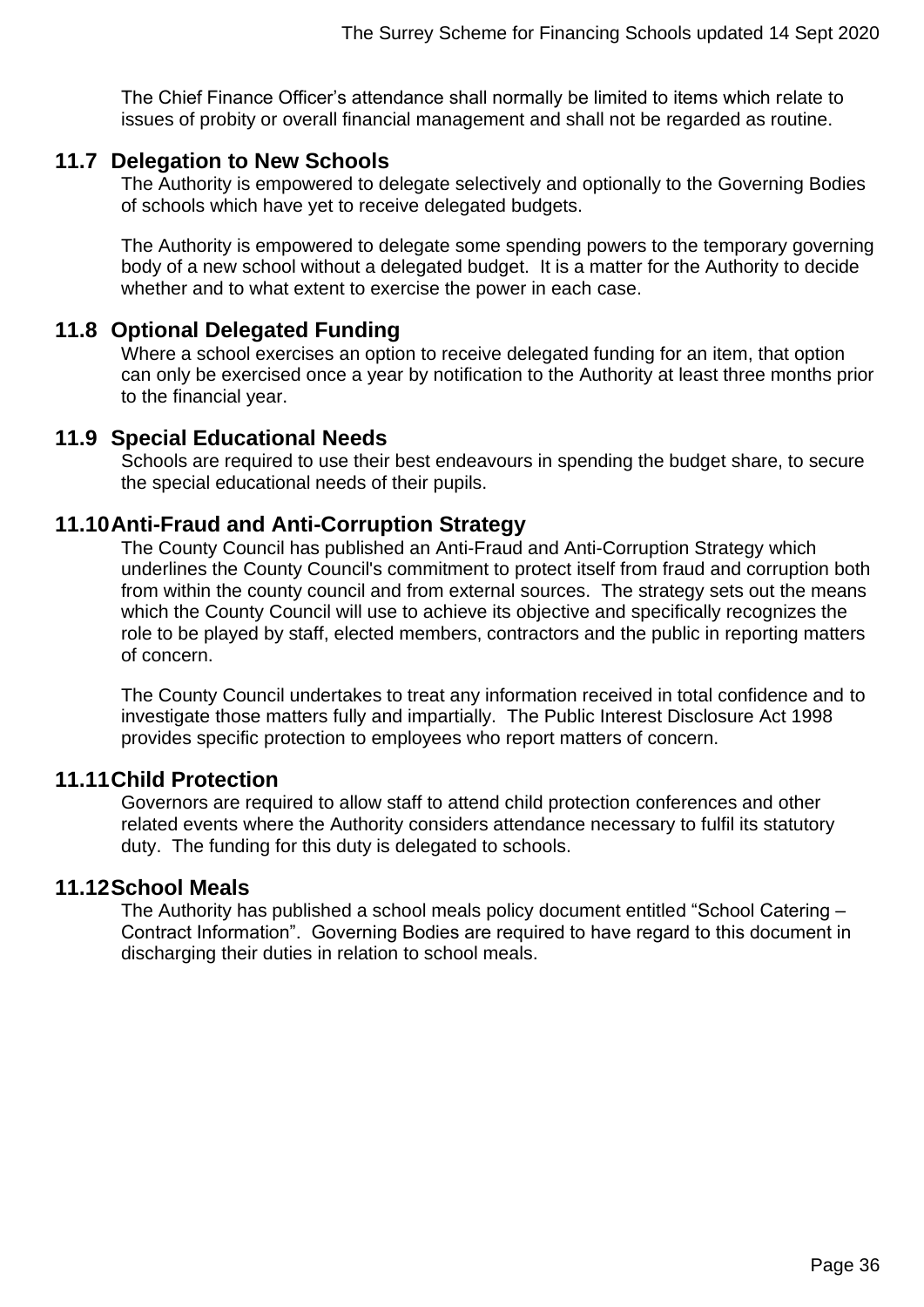# <span id="page-36-0"></span>**Section 12: Responsibility for Repairs and Maintenance**

# <span id="page-36-1"></span>**12.1 Work to be funded from the budget share**

Annex B contains the categories of work which governing bodies must finance from their budget share. Voluntary Aided Governor responsibilities are included in Annex B, but full details are set out in the DFE document "Voluntary Aided and Special Agreement Schools determination of Financial Liability".

# <span id="page-36-2"></span>**12.2 Revenue and capital expenditure**

The Authority delegates all funding for recurrent repairs and maintenance to schools. Only funding for capital expenditure is retained by the Authority. For these purposes, expenditure may be treated as capital only if it fits the definition of capital used by the local authority for financial accounting purposes in line with the CIPFA Code of Practice on local authority accounting. Where local authorities use de minimis limits for defining what expenditure is treated as capital and what is revenue in their financial accounts, the same de minimis limits must be used in defining what is delegated.

#### <span id="page-36-3"></span>**12.3 Aided schools**

Governors of Aided schools will continue to be eligible for grant from the DFE in respect of their statutory responsibilities and in addition they will have responsibility for other (ie revenue) repair and maintenance items on the same basis as Community and Foundation schools.

## <span id="page-36-4"></span>**12.4 De minimis limit for capital**

A sum of £2,000 has been set aside as the de minimis level for the purposes of categorising expenditure as either revenue or capital. Maintenance work that costs less than £2,000 is treated as revenue. This is in line with the de minimis limit used by the DFE for Aided schools.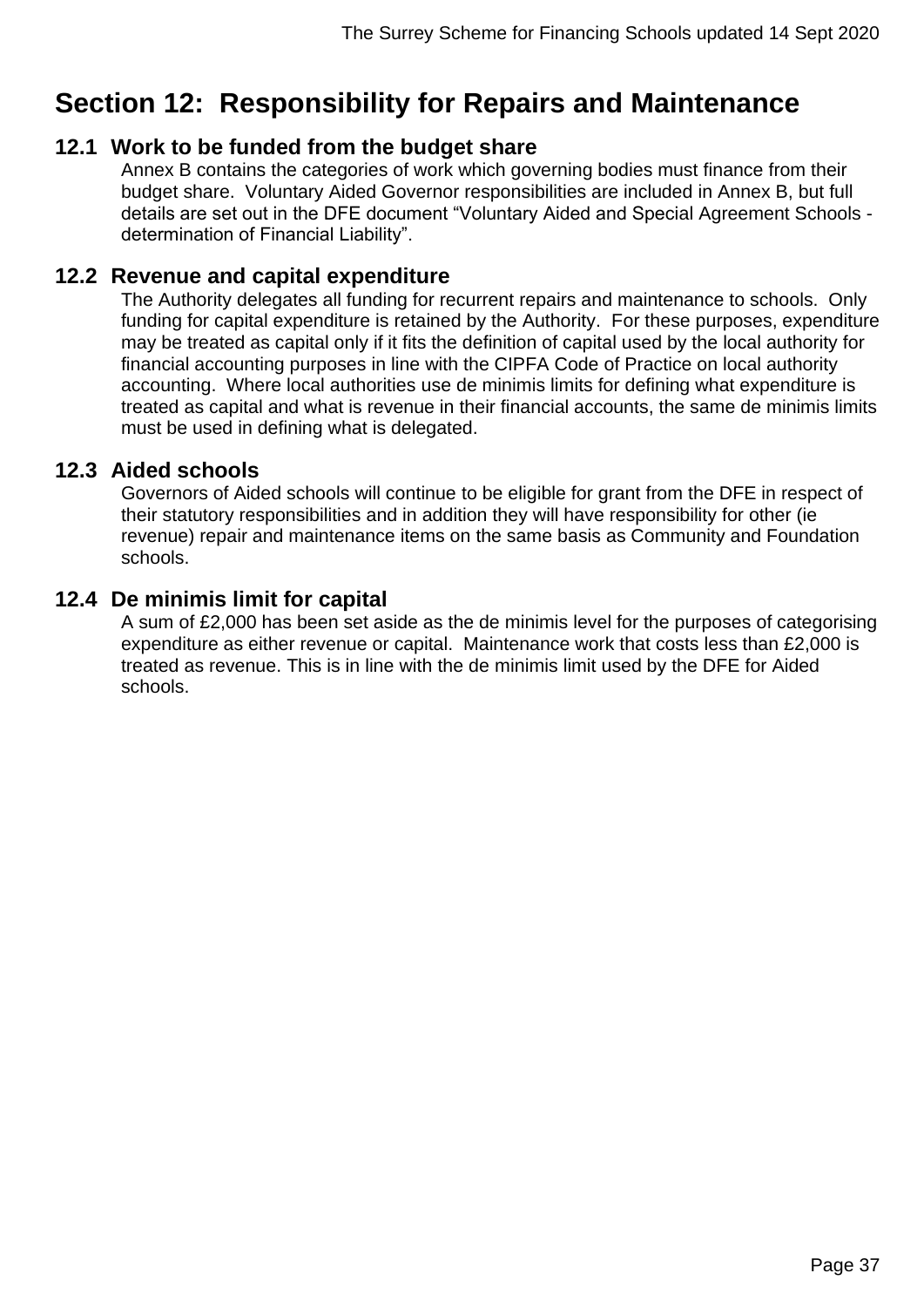# <span id="page-37-0"></span>**Section 13: Community Facilities**

# <span id="page-37-1"></span>**13.1 The Application of the Scheme for Financing Schools to the Community Facilities powers**

Schools which choose to exercise the power conferred by section.27(1) of the Education Act 2002 to provide community facilities will be subject to a range of controls. First, regulations made under section.28(2), if made, can specify activities which may not be undertaken at all under the main enabling power. Secondly, the Secretary of State issues guidance to governing bodies about a range of issues connected with exercise of the power, and a school must have regard to that.

However, under section.28(1), the main limitations and restrictions on the power will be

- (a) those contained in schools' own instruments of government if any; and
- (b) in the maintaining authority's scheme for financing schools made under section 48 of the School Standards and Framework Act 1998. Paragraph 2 of Schedule 3 to the Education Act 2002 extends the coverage of schemes to the powers of governing bodies to provide community facilities.

Schools are therefore subject to prohibitions, restrictions and limitations in the scheme for financing schools.

#### *This section of the scheme does not extend to joint-use agreements; transfer of control agreements, or any other agreements granting third parties rights of occupation of maintained schools, or agreements between the Authority and schools to secure the provision of adult education and community learning. Separate guidance on these is provided within the finance manual.*

For the avoidance of doubt, this chapter covers the provision of childcare and other "community focused" activities, in children's centres, where run directly by the school's governing body acting in that capacity. It also covers similar activities run by the school through a network or confederation, where the risks of those activities ultimately lie with the school or with the local authority (ie the school enters into contracts or employs staff).

Schools should be aware that mismanagement of community facilities funds can be grounds for suspension of the right to a delegated budget.

# <span id="page-37-2"></span>**13.2 Consultation with the local authority: financial aspects**

Schools are no longer legally required to consult the local authority prior to providing community facilities, except where a funding agreement with external parties is involved. However, it is recommended that schools advise the authiority before providing community facilities involving gross expenditure exceeding £15,000 or involving the provision of early education or childcare. Contact information will be provided in the schools finance manual.

Schools are reminded that, as public bodies, they are required to act reasonably, which includes consulting those affected by decisions which they make. Any legal costs arising from community facilities projects are not covered by existing buyback arrangements.

## <span id="page-37-3"></span>**13.3 Funding agreements: Local authority powers**

The provision of community facilities in many schools may be dependent on the conclusion of a funding agreement with a third party which will either be supplying funding or both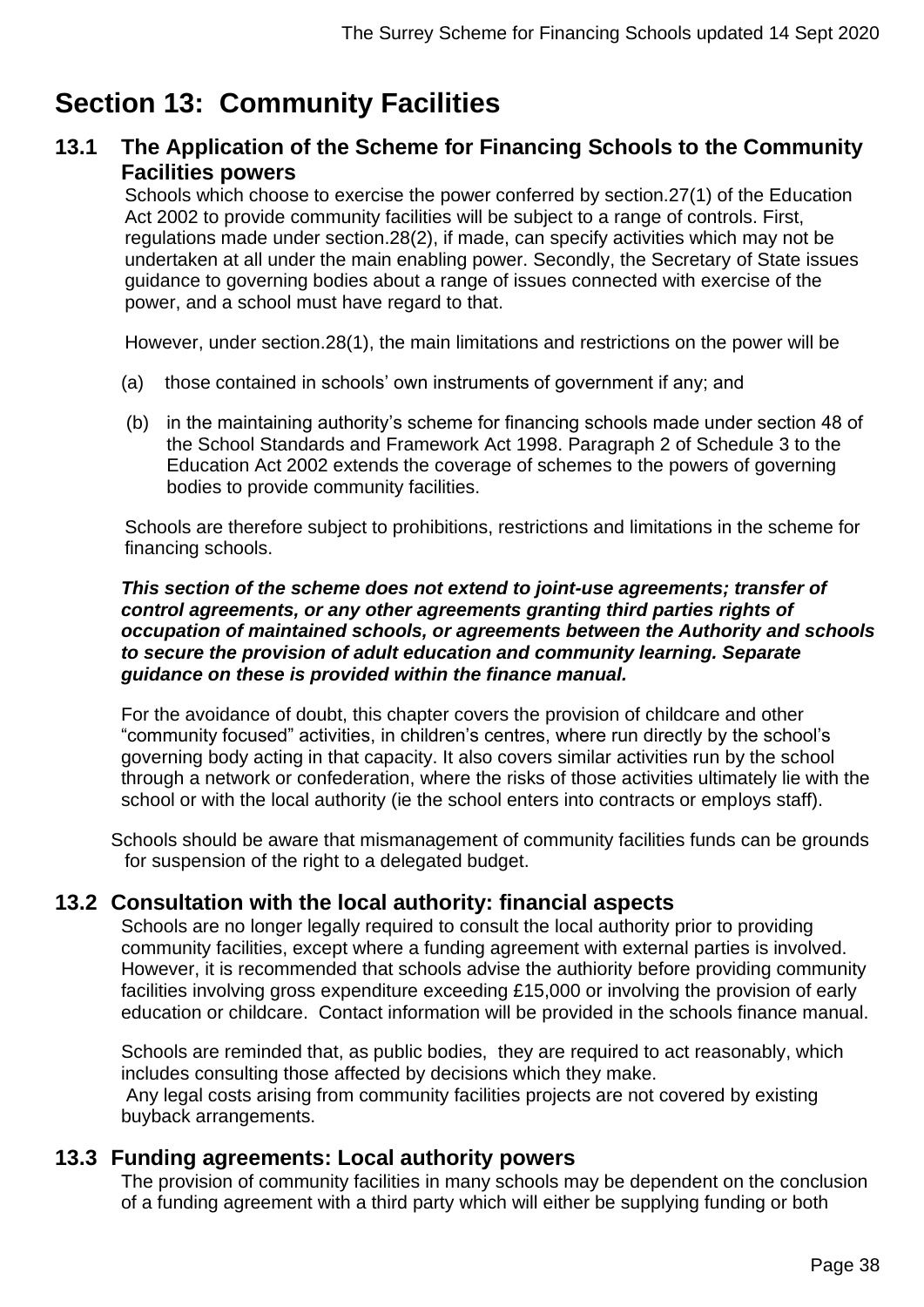supplying funding and taking part in the provision. A very wide range of bodies and organisations are potentially involved.

Any such proposed agreement should be submitted to the Authority for its comments and should allow the Authority six weeks notice.

The Authority has no power of veto over such agreements, either directly or through requiring a right to countersign the agreement.

If the third party requires the Authority's consent to the agreement for it to proceed, such a requirement and the method by which the Authority's consent is to be signified is a matter for that third party, not for the scheme.

Schools are reminded that if an agreement has been or is to be concluded against the wishes of the Authority, or has been concluded without informing the Authority, which in the view of the Authority is seriously prejudicial to the interests of the school or the Authority, that may constitute grounds for suspension of the right to a delegated budget.

## <span id="page-38-0"></span>**13.4 Prohibitions, Restrictions and Limitations**

Where a governing body undertakes community focused activities, and the LA considers the risks associated with the project in question. to be significant, the governing body will be required to make arrangements to protect the financial interests of the Authority. This will be achieved by either carrying-out the activity concerned through the vehicle of a limited company formed for that purpose, or by obtaining indemnity insurance for risks associated with the project in question, as specified by the Authority.

#### <span id="page-38-1"></span>**13.5 Supply of Financial Information**

- 13.5.1 Schools which exercise the community facilities power should provide the Authority every six months with a summary statement, in a form determined by the Authority, showing the income and expenditure for the school arising from the facilities in question for the previous six months and on an estimated basis, for the next six months.
- 13.5.2 If the Authority believes there to be cause for concern as to the school's management of the financial consequences of the exercise of the community facilities power, it will require on giving notice to the school such financial statements to be supplied every three months and, if necessary require the submission of a recovery plan for the activity in question. Where a school is running a Children's Centre, financial monitoring statements for that centre will routinely be required at intervals more frequent than every six months, as determined by the Authority from time to time.

#### <span id="page-38-2"></span>**13.6 Audit**

Schools are required to co-operate with any internal and external audit inspection and provide access to the school's records connected with the exercise of the community facilities power.

When concluding funding agreements with other persons pursuant to the exercise of the community facilities power, schools must ensure that such agreements contain adequate provision for access by the Authority to the records and other property of those persons held on the school premises, or held elsewhere insofar as they relate to the activity in question. This is necessary so that the Authority may satisfy itself as to the propriety of expenditure on the facilities in question.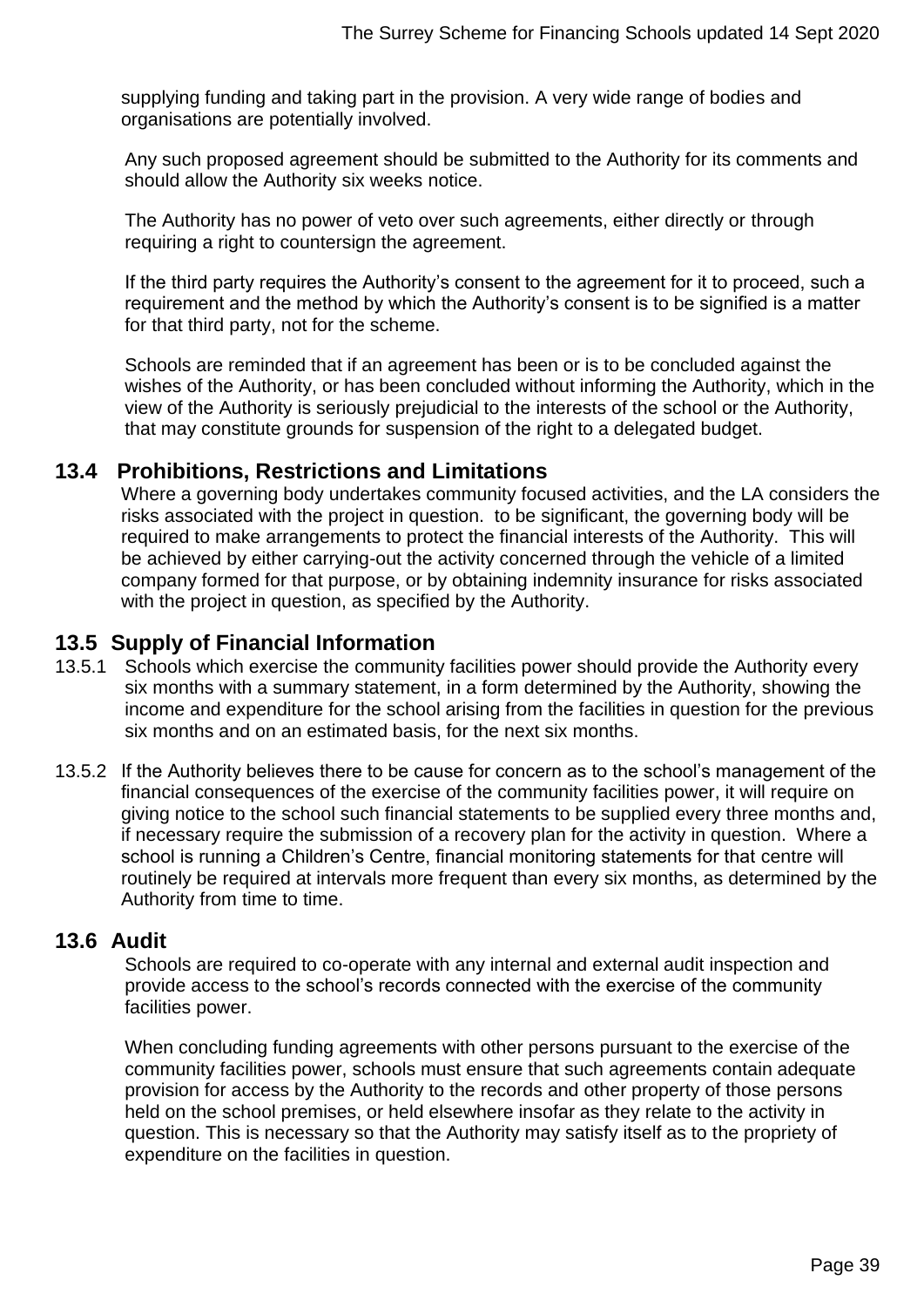# <span id="page-39-0"></span>**13.7 Treatment of income and surpluses**

- 13.7.1 Schools shall retain all net income derived from community facilities except where otherwise agreed with a funding provider, whether that be the Authority or any other person.
- 13.7.2 Any retained net income may be carried forward from one financial year to the next as a separate community facilities surplus, or, subject to the agreement of the Authority at the end of each financial year, the school may transfer all or part of it to the budget share balance.
- 13.7.3 If the Authority ceases to maintain any community or community special school, any accumulated retained income obtained from exercise of the community facilities power reverts to the Authority unless otherwise agreed by the funding provider.

## <span id="page-39-1"></span>**13.8 Health and Safety Matters**

Health & Safety responsibilities detailed in section 11.5 of the main scheme text apply equally to activities carried out under the community facilities power.

The governing body is responsible for the cost of securing Disclosure and Barring Service clearance for all adults involved in community activities taking place during the school day. Governing bodies are free to pass on such costs to a funding partner as part of an agreement with that partner.

#### <span id="page-39-2"></span>**13.9 Insurance**

It is the responsibility of the governing body to make adequate arrangements for insurance against risks arising from the exercise of the community facilities power, taking professional advice as necessary. Schools should seek the Authority's advice before finalising any insurance arrangements for community facilities. (In principle, the insurance issues arising from the use of community facilities power are the same as those which already arise from non-school use of school premises.)

The Authority may undertake its own assessment of the insurance arrangements made by a school in respect of community facilities. If it judges those arrangements to be inadequate, the Authority may make arrangements itself and charge the resultant cost to the school. .

## <span id="page-39-3"></span>**13.10Taxation**

Schools should seek the advice of the Authority and the local VAT office on any issue relating to the possible imposition of VAT on expenditure in connection with community facilities, including the use of the local authority VAT reclaim facility.

If any member of staff employed by the school or Authority in connection with community facilities at the school is paid from funds held in the school's own bank account (whether a separate account is used for community facilities or not – see section 11), the school is likely to be held liable for payment of income tax and National Insurance, in line with Inland Revenue rules.

Schools are required to follow the Authority's advice in relation to the Construction Industry Scheme (CIS) where this is relevant to the exercise of the community facilities power.

## <span id="page-39-4"></span>**13.11Banking**

Schools are required to ensure that there are adequate internal accounting controls (including separate sources of funds) to maintain separation of funds between school funds and community purposes funds. They may find a separate bank account useful for this